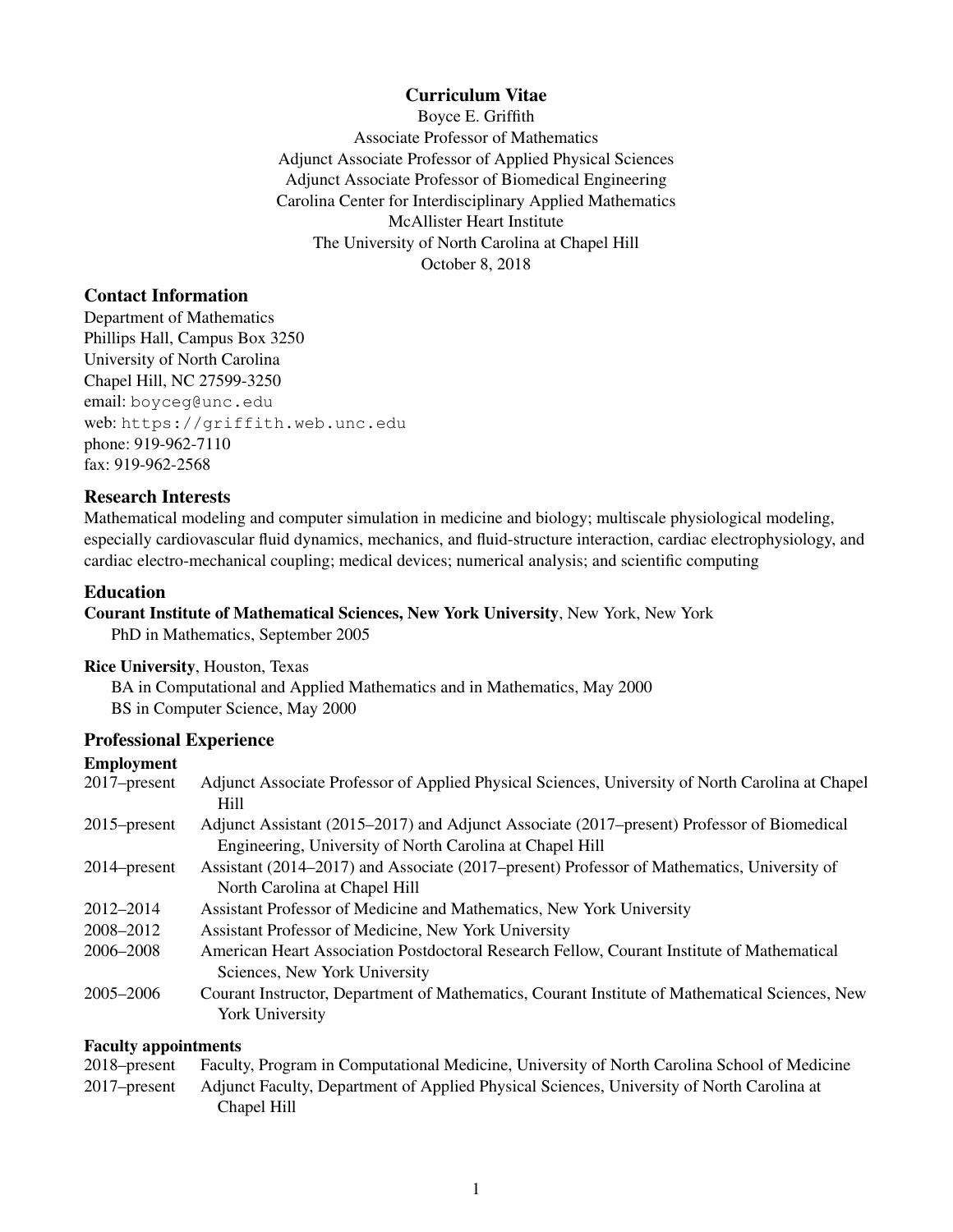| $2015$ -present               | Faculty, Clinician-Scientist Training Program in Cardiovascular Medicine, University of North<br>Carolina School of Medicine                                           |
|-------------------------------|------------------------------------------------------------------------------------------------------------------------------------------------------------------------|
| $2015$ -present               | Faculty, Integrative Vascular Biology Training Program, University of North Carolina School of<br>Medicine                                                             |
| 2015–present                  | Faculty, Big Data to Knowledge (BD2K) Training Program, University of North Carolina at<br>Chapel Hill                                                                 |
| $2015$ -present               | Adjunct Faculty, Joint Department of Biomedical Engineering, University of North Carolina at<br>Chapel Hill and North Carolina State University                        |
| 2015–present                  | Faculty, Curriculum in Bioinformatics and Computational Biology, University of North Carolina<br>at Chapel Hill                                                        |
| 2014–present                  | Member, McAllister Heart Institute, University of North Carolina School of Medicine                                                                                    |
| 2014-present                  | Member, Carolina Center for Interdisciplinary Applied Mathematics, University of North Carolina<br>at Chapel Hill                                                      |
| 2014–present                  | Faculty, Department of Mathematics, University of North Carolina at Chapel Hill                                                                                        |
| 2013-2014                     | Adjunct Faculty, Department of Mathematics, University of North Carolina at Chapel Hill                                                                                |
| 2012-2014                     | Associated Faculty, Department of Mathematics, Courant Institute of Mathematical Sciences,<br>New York University                                                      |
| 2011-2014                     | Affiliated Faculty, Center for Health Informatics and Bioinformatics, New York University School<br>of Medicine                                                        |
| 2010-2014                     | Affiliated Faculty, Sackler Institute of Graduate Biomedical Sciences, New York University<br>School of Medicine                                                       |
| 2008-2014                     | Faculty, Leon H. Charney Division of Cardiology, Department of Medicine, New York University<br>School of Medicine                                                     |
| <b>Honors and Recognition</b> |                                                                                                                                                                        |
| 2019                          | Plenary Speaker, SIAM Conference on Computational Science and Engineering                                                                                              |
| 2018                          | Scientific Teaching Fellow, Yale/HHMI/Helmsley Summer Institute on Scientific Teaching                                                                                 |
| 2018                          | Semi-plenary Speaker, Fluids Section, 18 <sup>th</sup> U.S. National Congress for Theoretical and Applied<br>Mechanics                                                 |
| 2017                          | Finalist, Burroughs Wellcome Fund Innovation in Regulatory Science Award                                                                                               |
| 2017                          | <b>National Science Foundation CAREER Award</b>                                                                                                                        |
| 2016                          | Semifinalist, Howard Hughes Medical Institute/Gates Foundation/Simons Foundation Faculty<br><b>Scholars Program</b>                                                    |
| 2015                          | University of North Carolina at Chapel Hill Junior Faculty Development Award                                                                                           |
| 2015                          | Finalist, Burroughs Wellcome Fund Innovation in Regulatory Science Award                                                                                               |
| 2009-2010                     | Whitehead Fellowship for Junior Faculty in Biomedical and Biological Sciences, New York<br>University School of Medicine                                               |
| 2006-2008                     | Medtronic/American Heart Association Postdoctoral Research Fellowship                                                                                                  |
| 2006                          | Kurt O. Friedrichs Prize for an Outstanding Dissertation in Mathematics, Department of<br>Mathematics, Courant Institute of Mathematical Sciences, New York University |
| 2004-2005                     | New York University Graduate School of Arts and Science Dean's Dissertation Fellowship                                                                                 |
| 2000-2004                     | Department of Energy Computational Science Graduate Fellowship                                                                                                         |
| 2000                          | Cum Laude, Rice University                                                                                                                                             |
| 1999                          | Tau Beta Pi National Engineering Honor Society                                                                                                                         |

# Publications

Complete listing of published work and preprints: https://scholar.google.com/citations?user=TGZ5TDcAAAAJ

### Refereed journal articles

1. S. Rossi, S. Gaeta, B. E. Griffith, and C. Henriquez. Muscle thickness and curvature influence atrial conduction velocities. *Front Physiol*. Accepted for publication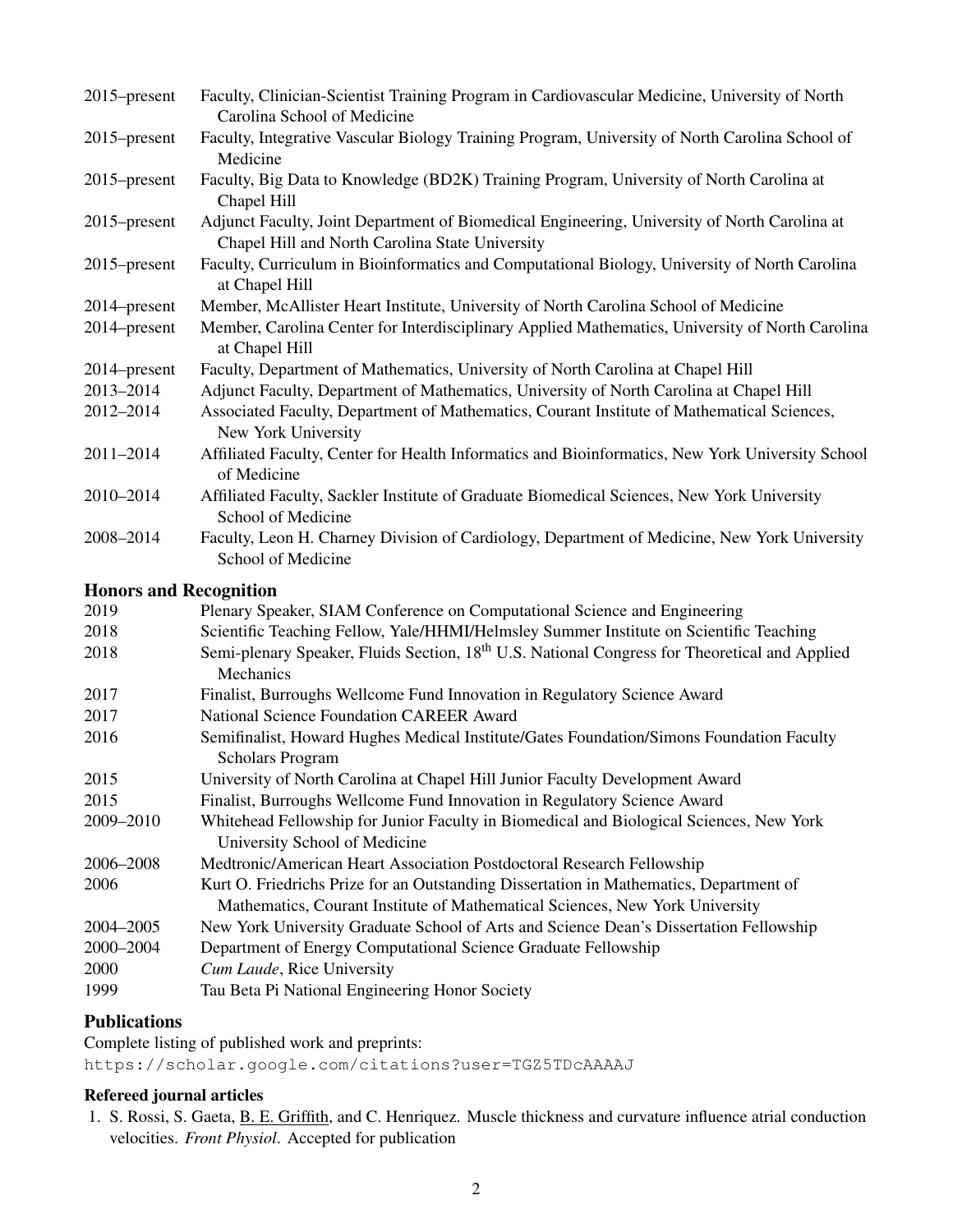- 2. L. Y. Feng, N. Qi, H. Gao, W. Sun, M. Vazquez, B. E. Griffith, and X. Y. Luo. On the chordae structure and dynamic behaviour of the mitral valve. *IMA J Appl Math*, 2018. Epub ahead of print
- 3. S. G. Smith, B. E. Griffith, and D. A. Zaharoff. Analyzing the effects of instillation volume on intravesical delivery using biphasic solute transport in a deformable geometry. *Math Med Biol*, 2018. Epub ahead of print
- 4. B. E. Griffith and X. Y. Luo. Hybrid finite difference/finite element version of the immersed boundary method. *Int J Numer Meth Biomed Eng*, 33(11):e2888 (31 pages), 2017
- 5. W. Kou, B. E. Griffith, J. E. Pandolfino, P. J. Kahrilas, and N. A. Patankar. A continuum mechanics-based musculo-mechanical model for esophageal transport. *J Comput Phys*, 348:433–459, 2017
- 6. Y. Bao, A. Donev, B. E. Griffith, D. M. McQueen, and C. S. Peskin. An immersed boundary method with divergence-free velocity interpolation. *J Comput Phys*, 347:183–206, 2017
- 7. H. Gao, L. Feng, N. Qi, C. Berry, B. E. Griffith, and X. Y. Luo. A coupled mitral valve-left ventricle model with fluid-structure interaction. *Med Eng Phys*, 47:128–136, 2017
- 8. A. Hasan, E. M. Kolahdouz, A. Enquobahrie, T. G. Caranasos, J. P. Vavalle, and B. E. Griffith. Image-based immersed boundary model of the aortic root. *Med Eng Phys*, 47:72–84, 2017
- 9. S. Rossi and B. E. Griffith. Incorporating inductances in tissue-scale models of cardiac electrophysiology. *Chaos*, 27:093926 (18 pages), 2017
- 10. A. P. Hoover, B. E. Griffith, and L. A. Miller. Quantifying performance in the medusan mechanospace with an actively swimming three-dimensional jellyfish model. *J Fluid Mech*, 813:1112–1155, 2017
- 11. F. Balboa Usabiaga, B. Kallemov, B. Delmotte, A. P. S. Bhalla, B. E. Griffith, and A. Donev. Hydrodynamics of suspensions of passive and active rigid particles: A rigid multiblob approach. *Comm Appl Math Comput Sci*, 11(2):217–296, 2016
- 12. S. K. Jones, Y. J. Yun, T. L. Hedrick, B. E. Griffith, and L. A. Miller. Bristles reduce the force required to 'fling' wings apart in the smallest insects. *J Exp Biol*, 219:3759–3772, 2016
- 13. E. D. Tytell, M. C. Leftwich, C.-Y. Hsu, B. E. Griffith, A. H. Cohen, A. J. Smits, C. Hamlet, and L. J. Fauci. The role of body stiffness in undulatory swimming: Insights from robotic and computational models. *Phys Rev Fluids*, 1:073202 (17 pages), 2016
- 14. G. Sommer, S. Sherifova, P. J. Oberwalder, O. E. Dapunt, P. A. Ursomanno, A. DeAnda, B. E. Griffith, and G. A. Holzapfel. Mechanical strength of aneurysmatic and dissected human thoracic aortas at different shear loading modes. *J Biomech*, 49(12):2374–2382, 2016
- 15. V. Flamini, A. DeAnda, and B. E. Griffith. Immersed boundary-finite element model of fluid-structure interaction in the aortic root. *Theor Comput Fluid Dynam*, 30(1):139–164, 2016
- 16. B. Kallemov, A. P. S. Bhalla, B. E. Griffith, and A. Donev. An immersed boundary method for rigid bodies. *Comm Appl Math Comput Sci*, 11(1):79–141, 2016
- 17. S. Land, V. Gurev, S. Arens, C. M. Augustin, L. Baron, R. Blake, C. Bradley, S. Castro, A. Crozier, M. Favino, T. E. Fastl, T. Fritz, H. Gao, A. Gizzi, B. E. Griffith, D. E. Hurtado, R. Krause, X. Y. Luo, M. P. Nash, S. Pezzuto, G. Plank, S. Rossi, D. Ruprecht, G. Seemann, N. P. Smith, J. Sundnes, J. J. Rice, N. Trayanova, D. Wang, Z. J. Wang, and S. A. Niederer. Verification of cardiac mechanics software: Benchmark problems and solutions for testing active and passive material behaviour. *Proc R Soc A*, 471(2184):20150641 (20 pages), 2015
- 18. S. K. Jones, R. Laurenza, T. L. Hedrick, B. E. Griffith, and L. A. Miller. Lift vs. drag based mechanisms for vertical force production in the smallest flying insects. *J Theor Biol*, 384:105–120, 2015
- 19. A. Kheradvar, E. M. Groves, A. Falahatpisheh, M. R. K. Mofrad, S. H. Alavi, R. Tranquillo, L. P. Dasi, C. A. Simmons, K. J. Grande-Allen, C. J. Goergen, F. Baaijens, S. H. Little, S. Canic, and B. Griffith. Emerging trends in heart valve engineering: Part IV. Computational modeling and experimental studies. *Ann Biomed Eng*, 43(10):2314–2333, 2015
- 20. W. Kou, A. P. S. Bhalla, B. E. Griffith, J. E. Pandolfino, P. J. Kahrilas, and N. A. Patankar. A fully resolved active musculo-mechanical model for esophageal transport. *J Comput Phys*, 298:446–465, 2015
- 21. R. D. Guy, B. Phillip, and B. E. Griffith. Geometric multigrid for an implicit-time immersed boundary method. *Adv Comput Math*, 41(3):635–662, 2015
- 22. A. Kheradvar, E. M. Groves, C. A. Simmons, B. Griffith, S. H. Alavi, R. Tranquillo, L. P. Dasi, A. Falahatpisheh, K. J. Grande-Allen, C. J. Goergen, M. R. K. Mofrad, F. Baaijens, S. Canic, and S. H. Little.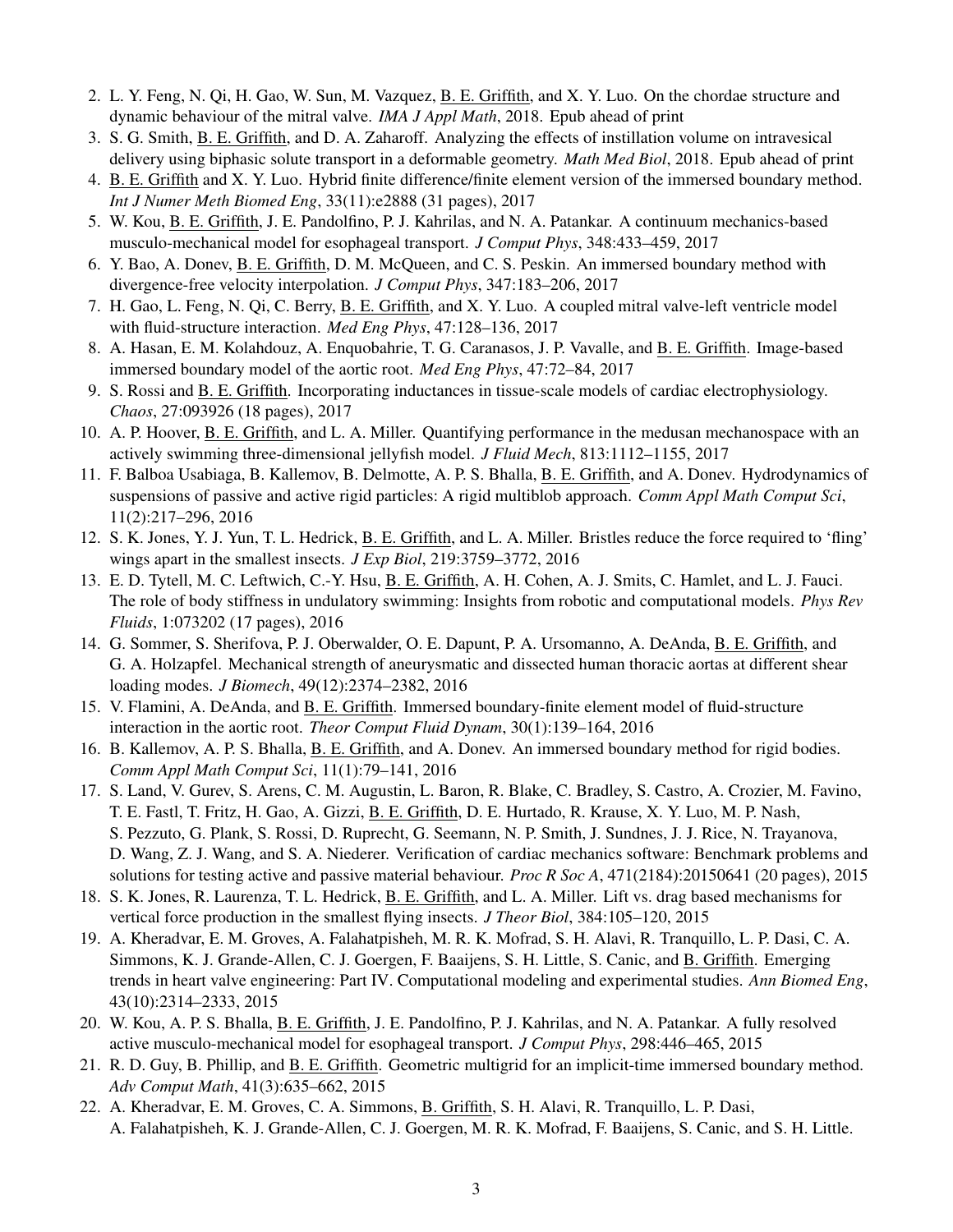Emerging trends in heart valve engineering: Part III. Novel technologies for mitral valve repair and replacement. *Ann Biomed Eng*, 43(4):858–870, 2015

- 23. A. Kheradvar, E. M. Groves, C. J. Goergen, S. H. Alavi, R. Tranquillo, C. A. Simmons, L. P. Dasi, K. J. Grande-Allen, M. R. K. Mofrad, A. Falahatpisheh, B. Griffith, F. Baaijens, S. H. Little, and S. Canic. Emerging trends in heart valve engineering: Part II. Novel and standard technologies for aortic valve replacement. *Ann Biomed Eng*, 43(4):844–857, 2015
- 24. A. Kheradvar, E. M. Groves, L. P. Dasi, S. H. Alavi, R. Tranquillo, K. J. Grande-Allen, C. A. Simmons, B. Griffith, A. Falahatpisheh, C. J. Goergen, M. R. K. Mofrad, F. Baaijens, S. H. Little, and S. Canic. Emerging trends in heart valve engineering: Part I. Solutions for future. *Ann Biomed Eng*, 43(4):833–843, 2015
- 25. S. Delong, Y. Sun, B. E. Griffith, E. Vanden-Eijnden, and A. Donev. Multiscale temporal integrators for fluctuating hydrodynamics. *Phys Rev E*, 90(6):063312 (23 pages), 2014
- 26. H. Gao, X. S. Ma, N. Qi, C. Berry, B. E. Griffith, and X. Y. Luo. A finite strain model of the human mitral valve with fluid-structure interaction. *Int J Numer Meth Biomed Eng*, 30(12):1597–1613, 2014
- 27. H. Gao, H. M. Wang, C. Berry, X. Y. Luo, and B. E. Griffith. Quasi-static image-based immersed boundary-finite element model of left ventricle under diastolic loading. *Int J Numer Meth Biomed Eng*, 30(11):1199–1222, 2014
- 28. M. Cai, A. Nonaka, J. B. Bell, B. E. Griffith, and A. Donev. Efficient variable-coefficient finite-volume Stokes solvers. *Comm Comput Phys*, 16(5):1263–1297, 2014
- 29. H. Gao, D. Carrick, C. Berry, B. E. Griffith, and X. Y. Luo. Dynamic finite-strain modelling of the human left ventricle in health and disease using an immersed boundary-finite element method. *IMA J Appl Math*, 79(5):978–1010, 2014
- 30. T. G. Fai, B. E. Griffith, Y. Mori, and C. S. Peskin. Immersed boundary method for variable viscosity and variable density problems using fast constant-coefficient linear solvers II: Theory. *SIAM J Sci Comput*, 36(3):B589–B621, 2014
- 31. S. Delong, F. Balboa Usabiaga, R. Delgado-Buscalioni, B. E. Griffith, and A. Donev. Brownian dynamics without Green's functions. *J Chem Phys*, 140(13):134110 (23 pages), 2014
- 32. F. Balboa Usabiaga, R. Delgado-Buscalioni, B. E. Griffith, and A. Donev. Inertial Coupling Method for particles in an incompressible fluctuating fluid. *Comput Meth Appl Mech Eng*, 269:139–172, 2014
- 33. H. M. Wang, X. Y. Luo, H. Gao, R. W. Ogden, B. E. Griffith, and C. Berry. A modified Holzapfel-Ogden law for a residually stressed finite strain model of the human left ventricle in diastole. *Biomechan Model Mechanobiol*, 13(1):99–113, 2014
- 34. A. P. S. Bhalla, R. Bale, B. E. Griffith, and N. A. Patankar. Fully resolved immersed electrohydrodynamics for particle motion, electrolocation, and self-propulsion. *J Comput Phys*, 256:88–108, 2014
- 35. A. P. S. Bhalla, B. E. Griffith, N. A. Patankar, and A. Donev. A minimally-resolved immersed boundary model for reaction-diffusion problems. *J Chem Phys*, 139(21):214112 (15 pages), 2013
- 36. B. E. Griffith and C. S. Peskin. Electrophysiology. *Comm Pure Appl Math*, 66(12):1837–1913, 2013
- 37. T. G. Fai, B. E. Griffith, Y. Mori, and C. S. Peskin. Immersed boundary method for variable viscosity and variable density problems using fast constant-coefficient linear solvers I: Numerical method and results. *SIAM J Sci Comput*, 35(5):B1132–B1161, 2013
- 38. A. P. S. Bhalla, R. Bale, B. E. Griffith, and N. A. Patankar. A unified mathematical framework and an adaptive numerical method for fluid-structure interaction with rigid, deforming, and elastic bodies. *J Comput Phys*, 250:446–476, 2013
- 39. A. P. S. Bhalla, B. E. Griffith, and N. A. Patankar. A forced damped oscillation framework for undulatory swimming provides new insights into how propulsion arises in active and passive swimming. *PLOS Comput Biol*, 9(6):e100309 (16 pages), 2013
- 40. S. Delong, B. E. Griffith, E. Vanden-Eijnden, and A. Donev. Temporal integrators for fluctuating hydrodynamics. *Phys Rev E*, 87(3):033302 (22 pages), 2013
- 41. X. S. Ma, H. Gao, B. E. Griffith, C. Berry, and X. Y. Luo. Image-based fluid-structure interaction model of the human mitral valve. *Comput Fluid*, 71:417–425, 2013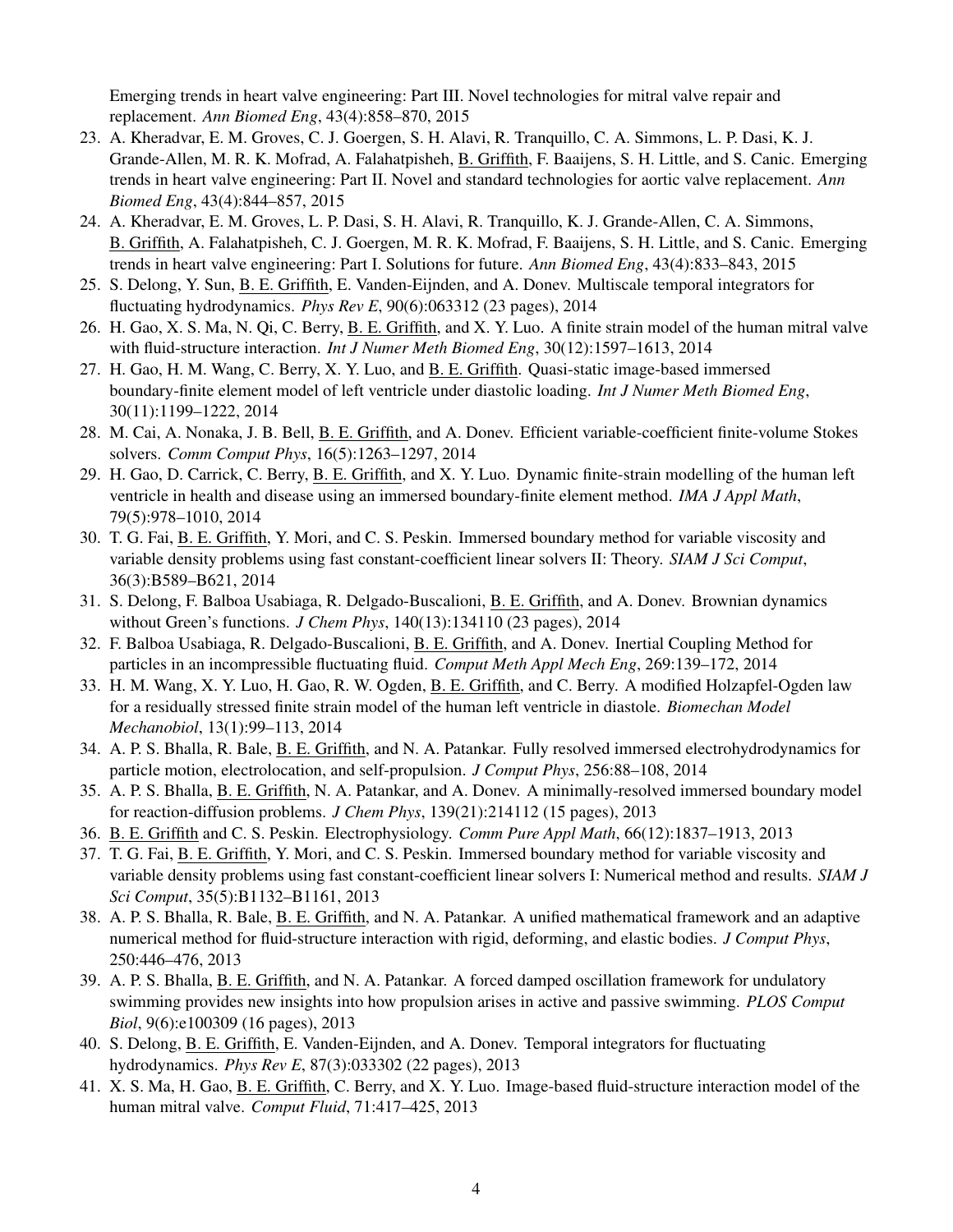- 42. H. M. Wang, H. Gao, X. Y. Luo, C. Berry, B. E. Griffith, R. W. Ogden, and T. J. Wang. Structure-based finite strain modelling of the human left ventricle in diastole. *Int J Numer Meth Biomed Eng*, 29(1):83–103, 2013
- 43. F. Balboa Usabiaga, J. B. Bell, R. Delgado-Buscalioni, A. Donev, T. Fai, B. E. Griffith, and C. S. Peskin. Staggered schemes for fluctuating hydrodynamics. *Multiscale Model Simul*, 10(4):1369–1408, 2012
- 44. B. E. Griffith and S. Lim. Simulating an elastic ring with bend and twist by an adaptive generalized immersed boundary method. *Comm Comput Phys*, 12(2):433–461, 2012
- 45. B. E. Griffith. On the volume conservation of the immersed boundary method. *Comm Comput Phys*, 12(2):401–432, 2012
- 46. X. Y. Luo, B. E. Griffith, X. S. Ma, M. Yin, T. J. Wang, C. L. Liang, P. N. Watton, and G. M. Bernacca. Effect of bending rigidity in a dynamic model of a polyurethane prosthetic mitral valve. *Biomech Model Mechanobiol*, 11(6):815–827, 2012
- 47. B. E. Griffith. Immersed boundary model of aortic heart valve dynamics with physiological driving and loading conditions. *Int J Numer Meth Biomed Eng*, 28(3):317–345, 2012<sup>∗</sup>
- 48. P. E. Hand and B. E. Griffith. Empirical study of an adaptive multiscale model for simulating cardiac conduction. *Bull Math Biol*, 73(12):3071–3089, 2011
- 49. P. E. Hand and B. E. Griffith. Adaptive multiscale model for simulating cardiac conduction. *Proc Natl Acad Sci U S A*, 107(33):14603–14608, 2010
- 50. P. Lee, B. E. Griffith, and C. S. Peskin. The immersed boundary method for advection-electrodiffusion with implicit timestepping and local mesh refinement. *J Comput Phys*, 229(13):5208–5227, 2010
- 51. B. E. Griffith. An accurate and efficient method for the incompressible Navier-Stokes equations using the projection method as a preconditioner. *J Comput Phys*, 228(20):7565–7595, 2009
- 52. P. E. Hand, B. E. Griffith, and C. S. Peskin. Deriving macroscopic myocardial conductivities by homogenization of microscopic models. *Bull Math Biol*, 71(7):1707–1726, 2009
- 53. B. E. Griffith, X. Y. Luo, D. M. McQueen, and C. S. Peskin. Simulating the fluid dynamics of natural and prosthetic heart valves using the immersed boundary method. *Int J Appl Mech*, 1(1):137–177, 2009
- 54. B. E. Griffith, R. D. Hornung, D. M. McQueen, and C. S. Peskin. An adaptive, formally second order accurate version of the immersed boundary method. *J Comput Phys*, 223(1):10–49, 2007
- 55. B. E. Griffith and C. S. Peskin. On the order of accuracy of the immersed boundary method: Higher order convergence rates for sufficiently smooth problems. *J Comput Phys*, 208(1):75–105, 2005
- 56. S. J. Cox and B. E. Griffith. Recovering quasi-active properties of dendritic neurons from dual potential recordings. *J Comput Neurosci*, 11(2):95–110, 2001
- 57. L. J. Gray and B. E. Griffith. A faster Galerkin boundary integral algorithm. *Comm Numer Meth Eng*, 14(12):1109–1117, 1998

#### Refereed book chapters

- 1. D. M. McQueen, T. O'Donnell, B. E. Griffith, and C. S. Peskin. Constructing a Patient-Specific Model Heart from CT Data. In N. Paragios, N. Ayache, and J. Duncan, editors, *Handbook of Biomedical Imaging*, pages 183–197. Springer-Verlag, New York, NY, USA, 2015
- 2. T. Skorczewski, B. E. Griffith, and A. L. Fogelson. Multi-bond models for platelet adhesion and cohesion. In S. D. Olson and A. T. Layton, editors, *Biological Fluid Dynamics: Modeling, Computation, and Applications*, Contemporary Mathematics, pages 149–172. American Mathematical Society, Providence, RI, USA, 2014
- 3. B. E. Griffith, R. D. Hornung, D. M. McQueen, and C. S. Peskin. Parallel and adaptive simulation of cardiac fluid dynamics. In M. Parashar and X. Li, editors, *Advanced Computational Infrastructures for Parallel and Distributed Adaptive Applications*, pages 105–130. John Wiley and Sons, Hoboken, NJ, USA, 2009

#### Refereed conference proceedings and abstracts

1. H. Gao, N. Qi, X. S. Ma, B. E. Griffith, C. Berry, and X. Y. Luo. Fluid-structure interaction model of human mitral valve within left ventricle. In H. van Assen, P. Bovendeerd, and T. Delhaas, editors, *Functional Imaging*

<sup>∗</sup>The published version of this paper includes substantial typographical errors that were introduced by the publisher following the proofing process. *Erratum:* B. E. Griffith. Immersed boundary model of aortic heart valve dynamics with physiological driving and loading conditions. *Int J Numer Meth Biomed Eng*, 29(5):698–700, 2013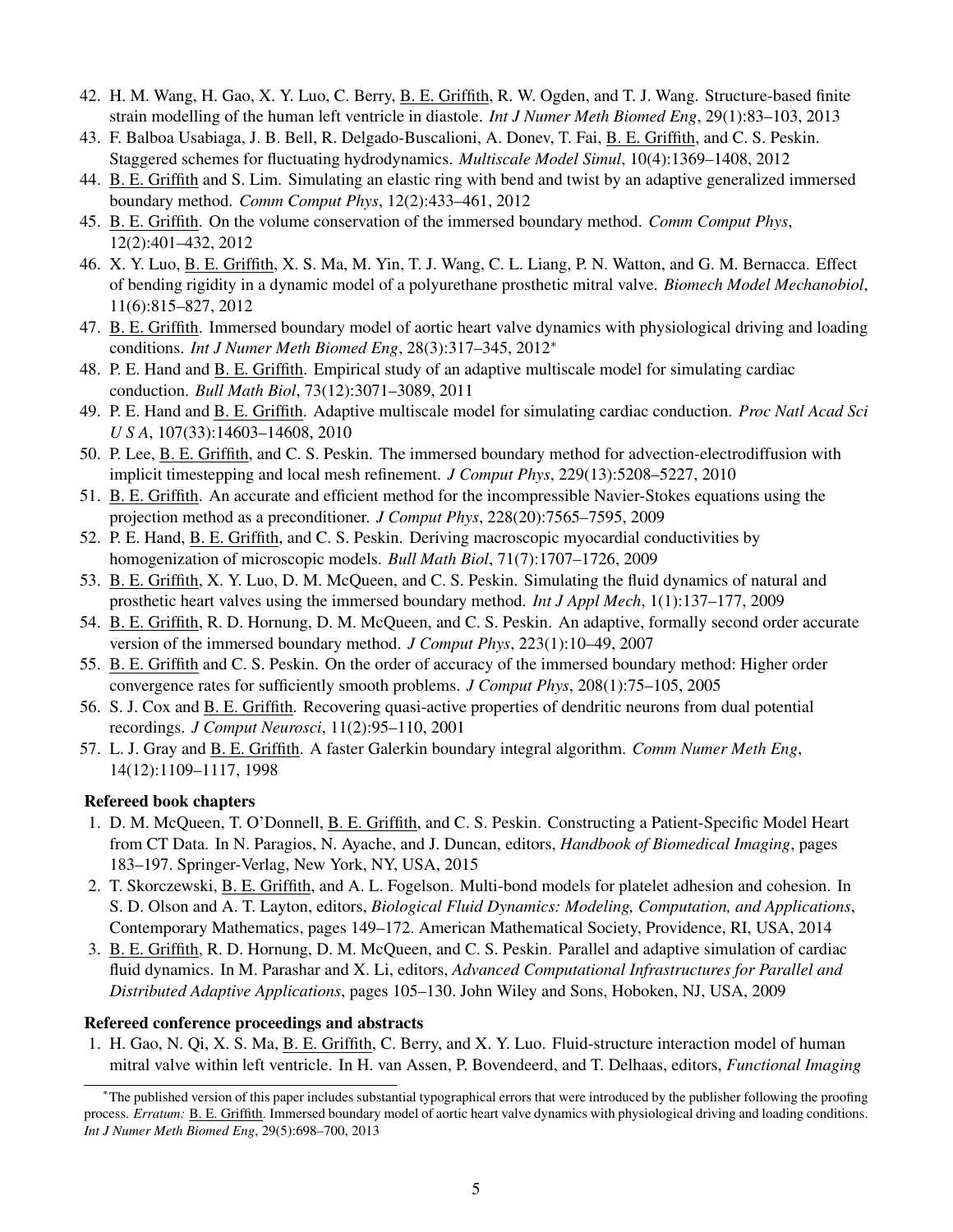*and Modeling of the Heart: 8th International Conference, FIMH 2015, Maastricht, The Netherlands, June 25–27, 2015*, volume 9126 of *Lecture Notes in Computer Science*, pages 330–337, 2015

- 2. A. Ward, S. Maddalo, S. Lavallee, V. Flamini, A. DeAnda, and B. Griffith. Influence of anti-hypertensive medications on aortic peak stress. *Circulation*, 130:A17405, 2014
- 3. B. E. Griffith, V. Flamini, A. DeAnda, and L. Scotten. Simulating the dynamics of an aortic valve prosthesis in a pulse duplicator: Numerical methods and initial experience. *J Med Dev*, 7(4):040912 (2 pages), 2013
- 4. S. L. Maddalo, A. Ward, V. Flamini, B. Griffith, P. Ursomanno, and A. DeAnda. Antihypertensive strategies in the management of aortic disease. *J Am Coll Surg*, 217(3):S39, 2013
- 5. H. Gao, B. E. Griffith, D. Carrick, C. McComb, C. Berry, and X. Y. Luo. Initial experience with a dynamic imaging-derived immersed boundary model of human left ventricle. In S. Ourselin, D. Rueckert, and N. Smith, editors, *Functional Imaging and Modeling of the Heart: 7th International Conference, FIMH 2013, London, UK, June 20–22, 2013*, volume 7945 of *Lecture Notes in Computer Science*, pages 11–18, 2013

## Other conference publications

- 1. V. Flamini, A. DeAnda, and B. E. Griffith. Simulating the effects of intersubject variability in aortic root compliance by the immersed boundary method. In P. Nithiarasu, R. Löhner, and K. M. Liew, editors, *Proceedings of the Third International Conference on Computational & Mathematical Biomedical Engineering*, 2013
- 2. X. S. Ma, H. Gao, N. Qi, C. Berry, B. E. Griffith, and X. Y. Luo. Image-based immersed boundary/finite element model of the human mitral valve. In P. Nithiarasu, R. Löhner, and K. M. Liew, editors, *Proceedings of the Third International Conference on Computational & Mathematical Biomedical Engineering*, 2013

## Other non-refereed works

1. S. J. Cox and B. E. Griffith. A fast, fully implicit backward Euler solver for dendritic neurons. Technical report, Department of Computational and Applied Mathematics, Rice University, 2000. Technical Report TR00-32

## PhD thesis

1. B. E. Griffith. *Simulating the blood-muscle-valve mechanics of the heart by an adaptive and parallel version of the immersed boundary method*. PhD thesis, Courant Institute of Mathematical Sciences, New York University, 2005

## Submitted for publication (in alphabetical order by author)

- 1. A. P. S. Bhalla, M. G. Knepley, M. F. Adams, R. D. Guy, and B. E. Griffith. Scalable smoothing strategies for a geometric multigrid method for the immersed boundary equations. Submitted, arXiv preprint arXiv:1612.02208
- 2. S. Gaeta, S. Rossi, B. E. Griffith, C. Henriquez, and T. Bahnson. Multiscale conduction velocity mapping using multipolar electrode catheters. Submitted
- 3. S. K. Jones, A. P. S. Bhalla, G. Katsikis, B. E. Griffith, and D. Klotsa. Transition in motility mechanism due to inertia in a model two-sphere swimmer. Submitted, arXiv preprint arXiv:1801.03974
- 4. W. Lee, Y. Kim, B. E. Griffith, and S. Lim. Bacterial flagellar bundling and unbundling via polymorphic transformations. Submitted
- 5. N. Nangia, B. E. Griffith, N. A. Patankar, and A. P. S. Bhalla. A robust incompressible Navier-Stokes solver for high density ratio multiphase flows. Submitted
- 6. W. Sun, W. Mao, and B. E. Griffith. Computer modeling and simulation of heart valve function and intervention. Submitted

## Conference and Workshop Talks

- 1. Cardiac fluid-structure interaction by a hypereleastic immersed boundary-finite element method. 13<sup>th</sup> World Congress on Computational Mechanics, New York, New York, 2018
- 2. Cardiac fluid-structure interaction by a hypereleastic immersed boundary-finite element method. SIAM Annual Meeting, Portland, Oregon, 2018
- 3. Fluid-Structure Interaction: Methods, Models, and Applications in Biology and Medicine (Fluids Sectional Semi-plenary Lecture). 18<sup>th</sup> U.S. National Congress for Theoretical and Applied Mechanics, Chicago, Illinois, 2018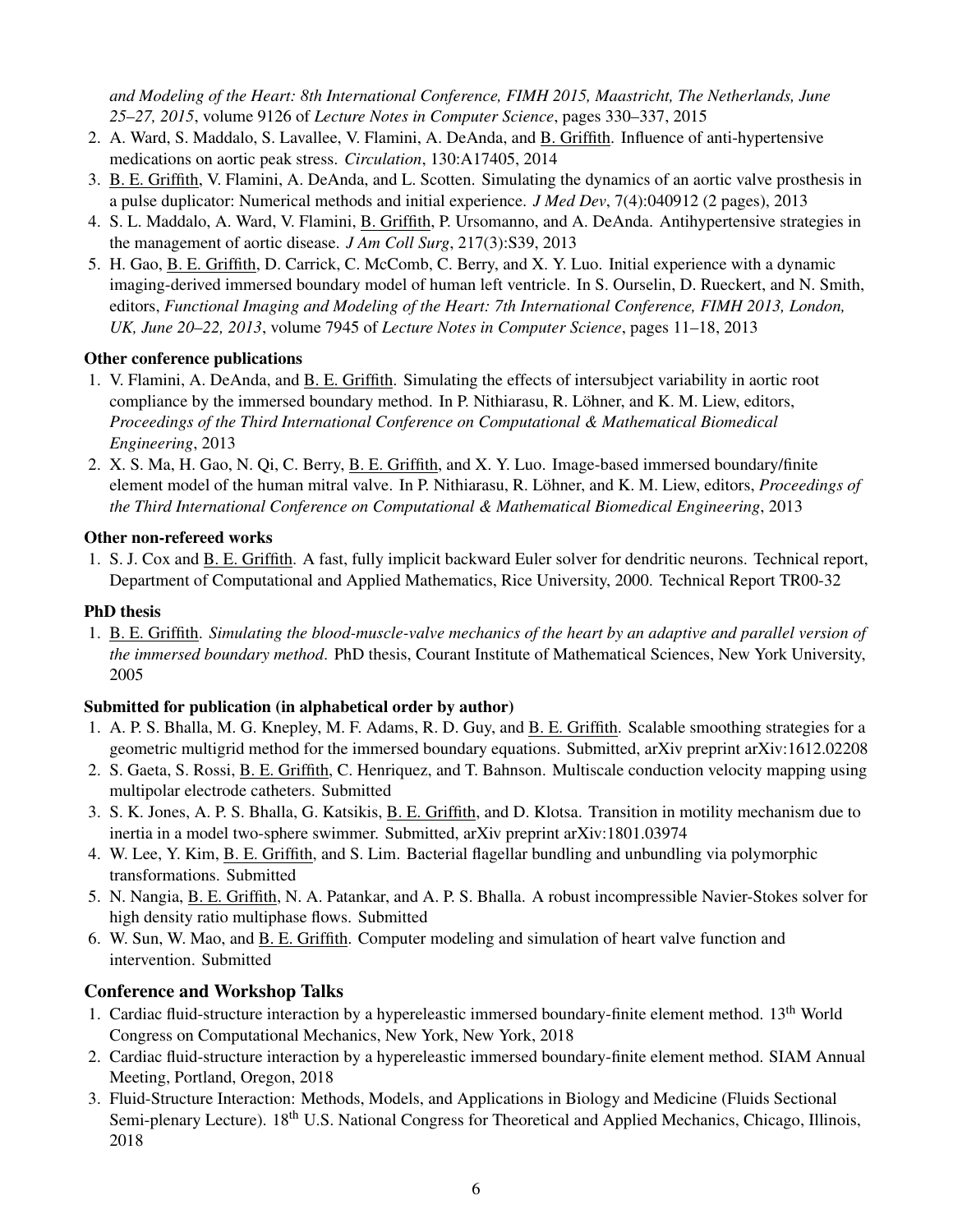- 4. Towards experimentally validated immersed boundary models of fluid-structure interaction in bioprosthetic heart valves. 18<sup>th</sup> U.S. National Congress for Theoretical and Applied Mechanics, Chicago, Illinois, 2018
- 5. Sharp interface immersed boundary methods for heart valve fluid-structure interaction. SIAM Conference on Computational Science & Engineering, Atlanta, Georgia, 2017
- 6. Immersed boundary models of cardiac fluid dynamics in vitro and in vivo. Society of Engineering Science 53rd Annual Technical Meeting, College Park, Maryland, 2016
- 7. Simulating heart valve dynamics in a computational pulse duplicator. ESB-ITA Thematic Symposium on Frontier Biomechanical Challenges in Cardiovascular Physiopathology, Palermo, Italy, 2016
- 8. Towards validated immersed boundary models of in vitro cardiac fluid dynamics. 12<sup>th</sup> World Congress on Computational Mechanics, Seoul, South Korea, 2016
- 9. Towards validated immersed boundary models of in vitro cardiac fluid dynamics. Second International Symposium on Computing in Cardiology, Northwestern Polytechnical University, Xi'an, Shaanxi, China, 2016
- 10. Towards validated immersed boundary models of in vitro cardiac fluid dynamics. SIAM Conference on the Life Sciences, Boston, Massachusetts, 2016
- 11. Towards validated immersed boundary models of in vitro cardiac fluid dynamics. 10<sup>th</sup> International Conference on Scientific Computing and Applications, Fields Institute, Toronto, Canada, 2016
- 12. Towards validated immersed boundary models of in vitro cardiac fluid dynamics. Frontiers in Applied and Computational Mathematics, New Jersey Institute of Technology, Newark, New Jersey, 2016
- 13. Toward validated immersed boundary models of cardiovascular dynamics using in vitro experiments. Computational Fluid Dynamics in Medicine and Biology II, Albufeira, Portugal, 2015
- 14. Fluid-structure interaction models of natural and prosthetic heart valves. 13<sup>th</sup> US National Congress on Computational Mechanics, San Diego, California, 2015
- 15. Extensions of the immersed boundary method for modeling cardiovascular dynamics. Computational Biofluids in Physiology in Celebration of Aaron Fogelson's  $60<sup>th</sup>$  Birthday, Salt Lake City, Utah, 2015
- 16. Cardiac fluid-structure and electro-mechanical interaction. SIAM Conference on Computational Science & Engineering, Salt Lake City, Utah, 2015
- 17. Immersed boundary-finite element models of the native and prosthetic aortic root. Biomedical Engineering Society Annual Meeting, San Antonio, Texas, 2014
- 18. Cardiac fluid-structure and electro-mechanical interaction. World Congress of Biomechanics, Boston, Massachusetts, 2014
- 19. Simulating the dynamics of aortic dissection. World Congress of Biomechanics, Boston, Massachusetts, 2014
- 20. Fluid-structure interaction models of the aortic valve. World Congress of Biomechanics, Boston, Massachusetts, 2014
- 21. Parallel and adaptive simulation infrastructure for fluid-structure interaction. High-Performance Computational Science with Structured Meshes and Particles (HPCS-SMP) Workshop, Berkeley, California, 2014
- 22. Modeling cardiac fluid-structure interaction. Mathematical Biosciences Institute Current Topics Workshop: Mathematics Guiding Bioartificial Heart Valve Design, Columbus, Ohio, 2013
- 23. Modeling cardiac fluid-structure interaction. Cardiac Physiome Society Meeting, Bar Harbor, Maine, 2013
- 24. Simulating the dynamics of an aortic valve prosthesis in a pulse duplicator: Numerical methods and initial experience. ASME Frontiers in Medical Devices: Applications of Computer Modeling and Simulation, Hyattsville, Maryland, 2013
- 25. Multiphysics and multiscale modeling of cardiac dynamics. Seventh MIT Conference on Computational Fluid and Solid Mechanics, Cambridge, Massachusetts, 2013
- 26. Approaches to using large-deformation continuum mechanics models with the immersed boundary method. SIAM Conference on Computational Science & Engineering, Boston, Massachusetts, 2013
- 27. An approach to using finite element mechanics models with the immersed boundary method. American Mathematical Society Southeastern Section Meeting, Tulane University, New Orleans, Louisiana, 2012
- 28. Cardiac fluid-structure and electro-mechanical interaction. SIAM Conference on the Life Sciences, San Diego, California, 2012
- 29. Cardiac fluid-structure and electro-mechanical interaction. 10<sup>th</sup> World Congress on Computational Mechanics,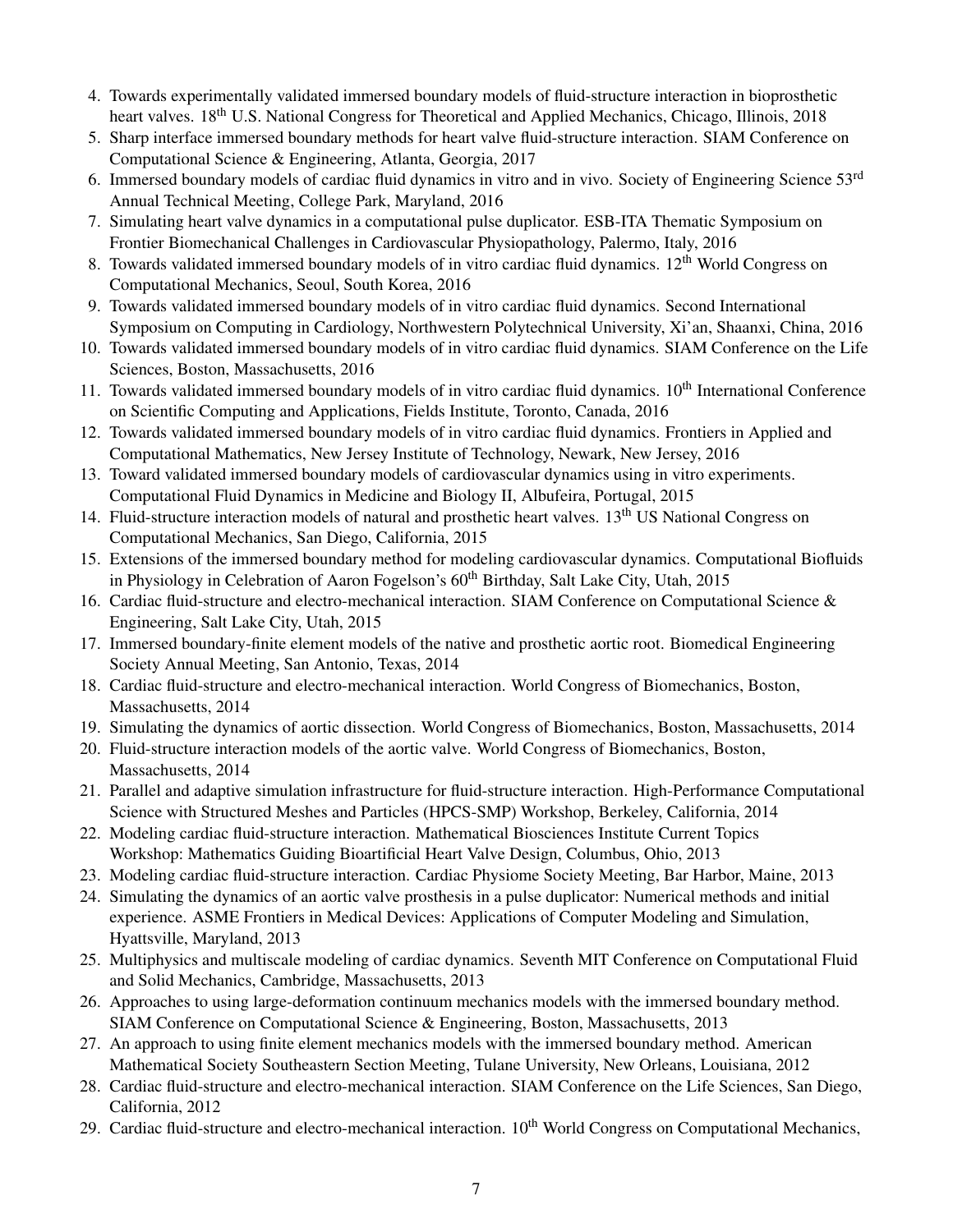São Paulo, Brazil, 2012

- 30. Cardiac fluid-structure and electro-mechanical interaction. Frontiers in Applied and Computational Mathematics, New Jersey Institute of Technology, Newark, New Jersey, 2012
- 31. Cardiac fluid-structure and electro-mechanical interaction. Lehigh High Performance Computing Symposium, Lehigh University, Bethlehem, Pennsylvania, 2012
- 32. Cardiac fluid-structure and electro-mechanical interaction. Glasgow Workshop on Soft Tissue Modelling, University of Glasgow, Glasgow, Scotland, UK, 2012
- 33. Adaptive numerical methods for fluid-structure interaction. Winter Workshop on Neuromechanical Locomotion, Princeton University, Princeton, New Jersey, 2012
- 34. Cardiac fluid-structure and electro-mechanical interaction. NIMS Hot Topic Workshop on Fluid Dynamics: Vortex Dynamics, Biofluids and Related Fields, Daejeon, Korea, 2011
- 35. Hybrid immersed boundary-immersed interface methods for fluid-structure interaction. Society of Engineering Science 48th Annual Technical Meeting, Evanston, Illinois, 2011
- 36. Cardiac fluid dynamics by an immersed boundary method with finite element elasticity. Seventh International Congress on Industrial and Applied Mathematics, Vancouver, Canada, 2011
- 37. Adaptive multiscale model of cardiac conduction. Fourth Cardiac Physiome Workshop, Oxford, England, United Kingdom, 2011
- 38. Modeling cardiac electromechanics using the immersed boundary method. SIAM Conference on Applications of Dynamical Systems, Snowbird, Utah, 2011
- 39. Immersed boundary methods for simulating fluid-structure interaction. Spring Workshop on Nonlinear Mechanics, Xi'an Jiaotong University, Xi'an, Shaanxi, China, 2011
- 40. Simulating aortic heart valve dynamics by the immersed boundary method. Second International Conference on Mathematical and Computational Biomedical Engineering, Fairfax, Virginia, 2011
- 41. Immersed boundary method with finite element elasticity. First North American Meeting on Industrial and Applied Mathematics, Huatulco, Oaxaca, México, 2010
- 42. Two extensions to the immersed boundary method: Physical boundary conditions and finite element elasticity. Workshop on Fluid Motion Driven by Immersed Structures, Fields Institute, Toronto, Canada, 2010
- 43. A comparison of two adaptive versions of the immersed boundary method. ASME 2010 First Global Congress on NanoEngineering for Medicine and Biology, Houston, Texas, 2010
- 44. Adaptive numerical methods for simulating biological fluid dynamics and electrophysiology. Computational Challenges in Integrative Biological Modeling, Mathematical Biosciences Institute, The Ohio State University, Columbus, Ohio, 2009
- 45. Simulating cardiac fluid-structure interaction by the immersed boundary method. The Cardiac Physiome: Multi-scale and Multi-physics Mathematical Modelling Applied to the Heart, Cambridge, United Kingdom, 2009
- 46. Simulating cardiac fluid-structure interaction by the immersed boundary method. Tenth U.S. National Congress on Computational Mechanics, Columbus, Ohio, 2009
- 47. Simulating the fluid dynamics of the aortic heart valve. A Conference in Memory of Thomas Bringley, New York, New York, 2009
- 48. Adaptive immersed boundary methods for simulating cardiac fluid dynamics. SIAM Conference on Computational Science and Engineering, Miami, Florida, 2009
- 49. Simulating cardiovascular fluid dynamics by the immersed boundary method.  $47<sup>th</sup>$  AIAA Aerospace Sciences Meeting, Orlando, Florida, 2009
- 50. Simulating cardiac fluid-structure interaction by the immersed boundary method. SIAM Conference on the Life Sciences, Montreal, Canada, 2008
- 51. Cardiac fluid dynamics. Summer 2008 Mathematics Workshop on Applications of Analysis in Mathematical Biology/NSF Summer Research Experience for Undergraduates (REU), University of Wisconsin-Eau Claire, Eau Claire, Wisconsin, 2008
- 52. Simulating cardiac fluid dynamics by the immersed boundary method. Inaugural International Conference of the Engineering Mechanics Institute, Minneapolis, Minnesota, 2008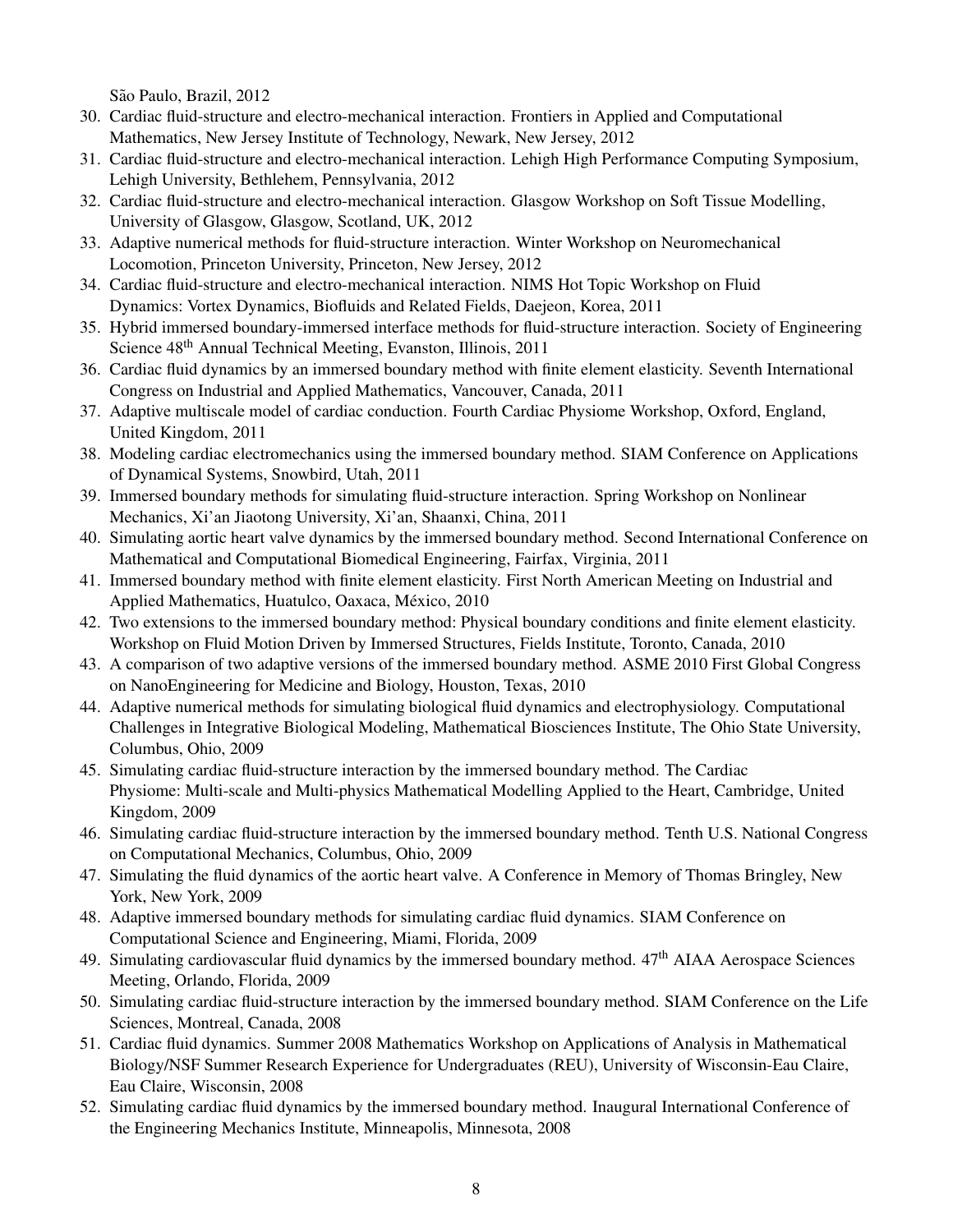- 53. A parallel and adaptive immersed boundary method for simulating cardiac fluid dynamics. Modeling and High Performance Computing Workshop, U.S.-France Young Engineering Scientists Symposium, Washington, DC, 2007
- 54. Towards an electro-mechano-fluidic model of the heart. Applications of Mathematics in Biology, Physiology, and Medicine—A Conference in Honor of Charles S. Peskin's and David M. McQueen's 60<sup>th</sup> Birthdays, New York, New York, 2006
- 55. Simulating cardiac blood-muscle-valve mechanics by an adaptive version of the immersed boundary method. Joint SIAM-SMB Conference on the Life Sciences, Raleigh, North Carolina, 2006
- 56. Simulating cardiac blood-muscle-valve mechanics by an adaptive version of the immersed boundary method. Seventh World Congress on Computational Mechanics, Los Angeles, California, 2006
- 57. SIAM Student Paper Prize Presentation: On the order of accuracy of the immersed boundary method: Higher order convergence rates for sufficiently smooth problems. SIAM Annual Meeting, New Orleans, Louisiana, 2005
- 58. Simulating cardiac electrophysiology using the bidomain equations: Numerical methods and computational results. SIAM Annual Meeting, New Orleans, Louisiana, 2005
- 59. Parallel implicit methods for the bidomain equations. SIAM Conference on Applications of Dynamical Systems, Salt Lake City, Utah, 2005
- 60. Numerical approaches and computational results for fluid dynamics problems with immersed elastic structures. DOE Computational Science Graduate Fellowship Annual Fellows' Conference, Washington, DC, 2003
- 61. Recovering quasi-active properties of dendritic neurons from dual potential recordings. SIAM Annual Meeting, Rio Grande, Puerto Rico, 2000

## Other Talks

- 1. Multiphysics and multiscale modeling of cardiac dynamics. Seminar, IBM T. J. Watson Research Center, Yorktown Heights, New York, 2018
- 2. Multiphysics and multiscale modeling of cardiac dynamics. Seminar, Department of Mechanical Engineering and Materials Science, Duke University, Durham, North Carolina, 2017
- 3. Modeling and simulation of cardiovascular dynamics. Colloquium, Joint Department of Biomedical Engineering, University of North Carolina at Chapel Hill and North Carolina State University, Chapel Hill, North Carolina, 2016
- 4. A short history of the immersed boundary method. Special Applied Mathematics Seminar in Celebration of Charlie Peskin's 70th Birthday, Courant Institute of Mathematical Sciences, New York University, New York, New York, 2016
- 5. Towards experimentally validated immersed boundary models for cardiovascular device design applications. Centre for Mathematics Applied to the Life Sciences Seminar, University of Glasgow and University of Strathclyde, Glasgow, Scotland, UK, 2015
- 6. Multiphysics and multiscale modeling of cardiac dynamics. Colloquium, Department of Mathematical Sciences, Worcester Polytechnic Institute, Worcester, Massachusetts, 2015
- 7. Multiphysics and multiscale modeling of cardiac dynamics. Bioinformatics and Computational Biology Seminar, University of North Carolina, Chapel Hill, North Carolina, 2015
- 8. Multiphysics and multiscale modeling of cardiac dynamics. Biomathematics Seminar, North Carolina State University, Raleigh, North Carolina, 2014
- 9. Multiphysics and multiscale modeling of cardiac dynamics. Lawrence Berkely National Laboratory, Berkeley, California, 2014
- 10. Multiphysics and multiscale modeling of cardiac dynamics. Applied Mathematics and Scientific Computing Seminar, Temple University, Philadelphia, Pennsylvania, 2013
- 11. Multiphysics and multiscale modeling of cardiac dynamics. Technical Lunch, Kitware, Inc., Clifton Park, New York, 2013
- 12. Multiphysics and multiscale modeling of cardiac dynamics. Applied Mathematics Seminar, Courant Institute of Mathematical Sciences, New York University, New York, New York, 2013
- 13. Multiphysics and multiscale modeling of cardiac dynamics. Institute for Applied Computational Science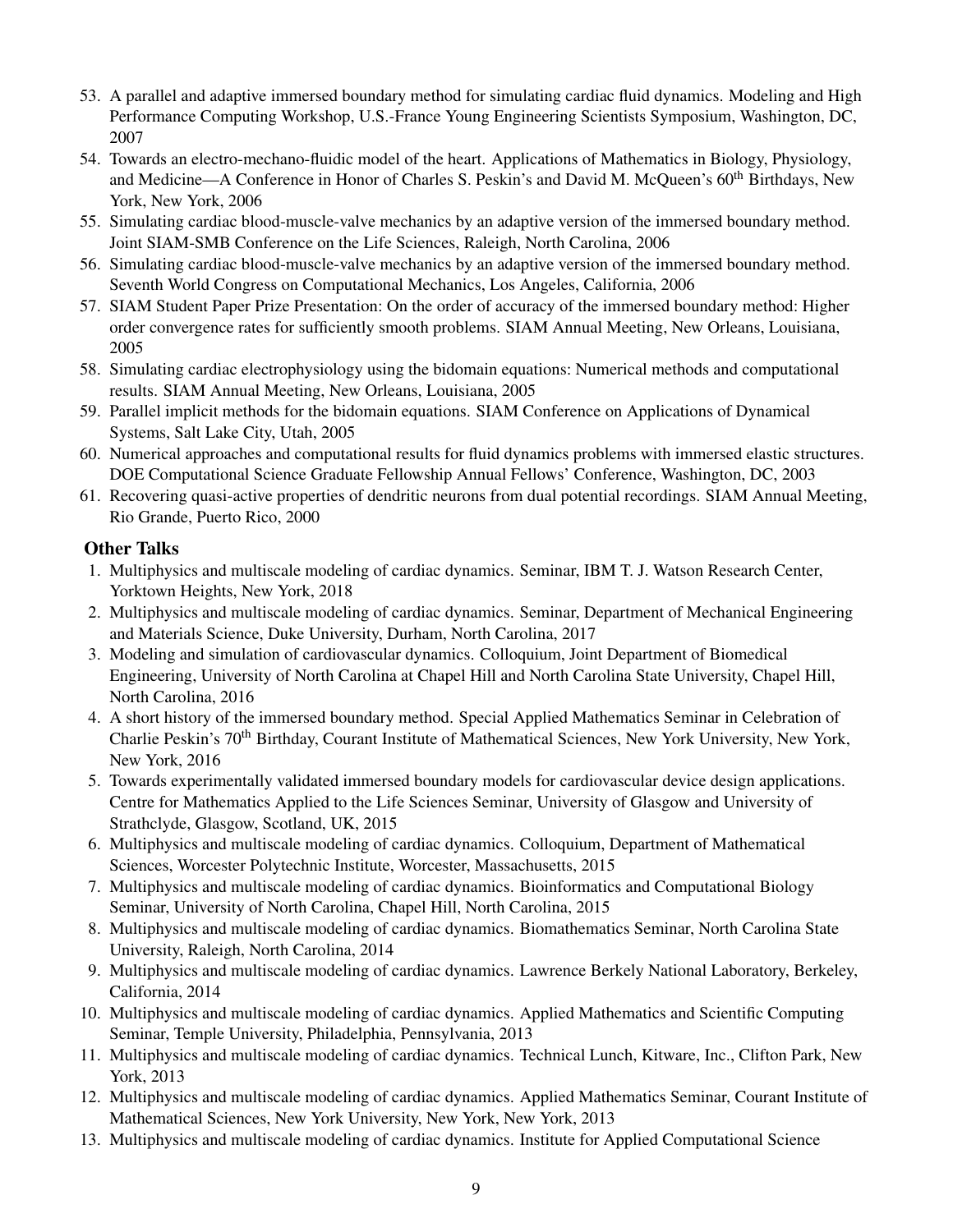Seminar, Harvard University, Cambridge, Massachusetts, 2013

- 14. Multiphysics and multiscale modeling of cardiac dynamics. Scientific Computing Seminar, University of Houston, Houston, Texas, 2013
- 15. Multiphysics and multiscale modeling of cardiac dynamics. Computational and Applied Mathematics Colloquium, Rice University, Houston, Texas, 2013
- 16. Multiphysics and multiscale modeling of cardiac dynamics. Applied Mathematics Seminar, Duke University, Durham, North Carolina, 2013
- 17. Multiphysics and multiscale modeling of cardiac dynamics. Special Mathematics Colloquium, University of North Carolina, Chapel Hill, North Carolina, 2013
- 18. Adaptive numerical methods and multiscale mathematical models in cardiology. Mathematical Biology Seminar, University of California, Davis, California, 2010
- 19. Immersed boundary method with finite element elasticity. Mathematical Biology Seminar, University of Glasgow, Glasgow, Scotland, UK, 2010
- 20. Adaptive numerical methods and multiscale mathematical models in cardiology. Department of Mathematical Sciences Colloquium, Indiana University-Purdue University Indianapolis, Indianapolis, Indiana, 2010
- 21. Adaptive numerical methods and multiscale mathematical models in cardiology. Department of Mathematical Sciences Colloquium, University of Cincinnati, Cincinnati, Ohio, 2010
- 22. Recent work on the immersed boundary method: Adaptivity, physical boundary conditions, and finite element elasticity. Mostly Biomathematics Lunchtime Seminar, Courant Institute of Mathematical Sciences, New York University, New York, New York, 2009
- 23. A comparison of two adaptive versions of the immersed boundary method. Applied Mathematics Colloquium, University of North Carolina, Chapel Hill, North Carolina, 2009
- 24. Two short talks: Progress towards an efficient implicit immersed boundary method, and an extended version of the bidomain model of cardiac electrophysiology. Mathematical Biology Seminar, University of Glasgow, Glasgow, Scotland, UK, 2009
- 25. Adaptive numerical methods for simulating cardiovascular fluid dynamics and electrophysiology. Mathematical Biology Seminar, University of Glasgow, Glasgow, Scotland, UK, 2008
- 26. Adaptive numerical methods for simulating cardiovascular fluid dynamics and electrophysiology. Department of Biomedical Engineering Seminar, Columbia University, New York, New York, 2008
- 27. IBAMR: A framework for building parallel and adaptive immersed boundary simulations. Center for Computational Science Seminar, Tulane University, New Orleans, Louisiana, 2008
- 28. Adaptive numerical methods for cardiac fluid-structure interaction and electrophysiology. Computer Science and Mathematics Division Seminar Series, Oak Ridge National Laboratory, Oak Ridge, Tennessee, 2008
- 29. Adaptive numerical methods for cardiac fluid-structure interaction and electrophysiology. Department of Computational and Applied Mathematics Colloquium, Rice University, Houston, Texas, 2008
- 30. An adaptive immersed boundary method for fluid-structure interaction with applications to cardiac fluid dynamics. Applied and Computational Mathematics Seminar, School of Mathematics, Georgia Institute of Technology, Atlanta, Georgia, 2007
- 31. Adaptive immersed boundary methods for simulating cardiac blood-muscle-valve mechanics and electrophysiology. Mathematical Biology Seminar, New Jersey Institute of Technology, Newark, New Jersey, 2006
- 32. Adaptive immersed boundary methods for simulating cardiac blood-muscle-valve mechanics and electrophysiology. Computational Science and Engineering Seminar, College of Computing, Georgia Institute of Technology, Atlanta, Georgia, 2006
- 33. Adaptive immersed boundary methods for simulating cardiac blood-muscle-valve mechanics and electrophysiology. Computational Science and Engineering Seminar, Department of Applied and Computational Mathematics, California Institute of Technology, Pasadena, California, 2006
- 34. Adaptive immersed boundary methods for simulating cardiac blood-muscle-valve mechanics and electrophysiology. Applied Mathematics Seminar, Courant Institute of Mathematical Sciences, New York University, New York, New York, 2006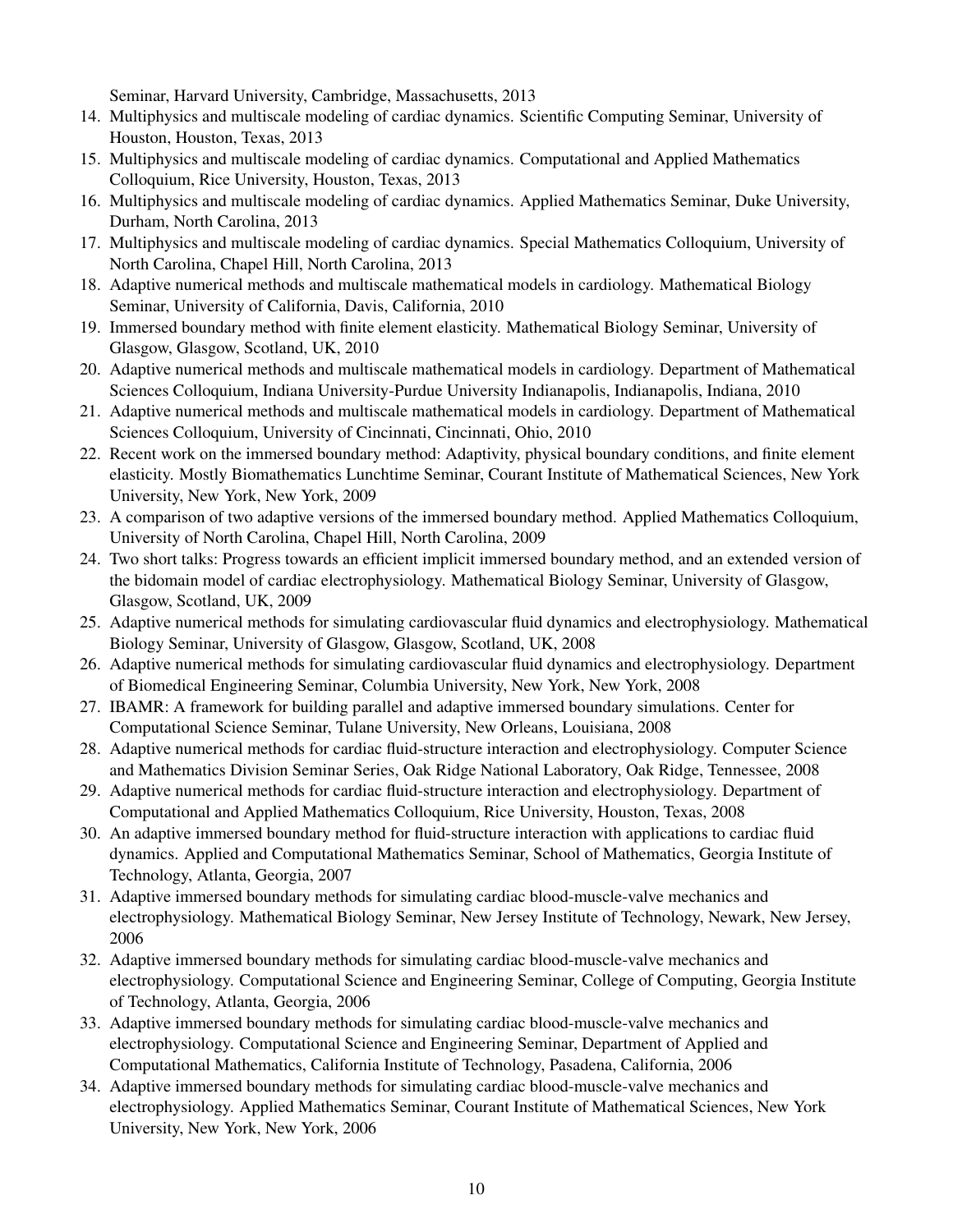- 35. Adaptive immersed boundary methods for simulating cardiac blood-muscle-valve mechanics and electrophysiology. Centre for Scientific Computing, Simon Fraser University, Burnaby, Canada, 2006
- 36. Adaptive immersed boundary methods for simulating cardiac blood-muscle-valve mechanics and electrophysiology. Center for Applied Mathematics Colloquium, Cornell University, Ithaca, New York, 2006
- 37. Adaptive methods for simulating cardiac blood-muscle-valve mechanics. Courant Instructor Day, Courant Institute of Mathematical Sciences, New York University, New York, New York, 2005
- 38. Computational methods for modeling cardiac physiology: A parallel and adaptive version of the immersed boundary method and bidomain simulations of electrical conduction in murine ventricular tissue. Mathematical Biology Seminar, Department of Mathematics, University of Utah, Salt Lake City, Utah, 2005
- 39. A parallel, locally adaptive implementation of the immersed boundary method using SAMRAI, *hypre*, and PETSc. Mostly Biomathematics Lunchtime Seminar, Courant Institute of Mathematical Sciences, New York University, New York, New York, 2004
- 40. A SAMRAI-based implementation of the immersed boundary method. Mostly Biomathematics Lunchtime Seminar, Courant Institute of Mathematical Sciences, New York University, New York, New York, 2002
- 41. Computational cardiac electrophysiology with the bidomain equations. Mostly Biomathematics Lunchtime Seminar, Courant Institute of Mathematical Sciences, New York University, New York, New York, 2002
- 42. Recovering quasi-active properties of dendritic neurons from dual potential recordings. Mostly Biomathematics Lunchtime Seminar, Courant Institute of Mathematical Sciences, New York University, New York, New York, 2000

## Conference and Workshop Posters

- 1. Computational and experimental models of prosthetic heart valve dynamics. Biomedical Engineering Society Annual Meeting, Minneapolis, Minnesota, 2016
- 2. An experimentally validated fluid-structure interaction model of left ventricular filling. Biomedical Engineering Society Annual Meeting, Minneapolis, Minnesota, 2016
- 3. Toward an experimentally validated immersed boundary model of left ventricular fluid dynamics using in vitro experiments. Summer Biomechanics, Bioengineering and Biotransport Conference, Snowbird, Utah, 2015
- 4. IBAMR: Parallel and adaptive simulation infrastructure for biological fluid-structure interaction. University of North Carolina Research Computing Symposium, Chapel Hill, North Carolina, 2015
- 5. IBAMR: Parallel and adaptive simulation infrastructure for biological fluid-structure interaction. National Science Foundation Software Infrastructure for Sustained Innovation Principal Investigators Meeting, Arlington, Virginia, 2015
- 6. IBAMR: Parallel and adaptive simulation infrastructure for biological fluid-structure interaction. National Science Foundation Software Infrastructure for Sustained Innovation Principal Investigators Meeting, Arlington, Virginia, 2014
- 7. Fluid-structure interaction model of the aortic root. Biomedical Engineering Society (BMES) Annual Meeting, Seattle, Washington, 2013
- 8. Dynamic fluid-structure interaction model of aortic dissection. Biomedical Engineering Society (BMES) Annual Meeting, Seattle, Washington, 2013
- 9. Parallel and adaptive simulation infrastructure for biological fluid-structure interaction. National Science Foundation Software Infrastructure for Sustained Innovation Principal Investigators Meeting, Arlington, Virginia, 2013
- 10. Simulating cardiac mechanics by an adaptive version of the immersed boundary method. Second Young Researchers Workshop in Mathematical Biology, Mathematical Biosciences Institute, The Ohio State University, Columbus, Ohio, 2006
- 11. Convergence results for a spatially adaptive immersed boundary method. DOE Computational Science Graduate Fellowship Annual Fellows' Conference, Washington, DC, 2004
- 12. Numerical methods for the bidomain equations. DOE Computational Science Graduate Fellowship Annual Fellows' Conference, Washington, DC, 2002
- 13. An FFT-based method for simulating cardiac conduction in a three-dimensional bidomain. Society for Mathematical Biology Annual Meeting, Hilo, Hawaii, 2001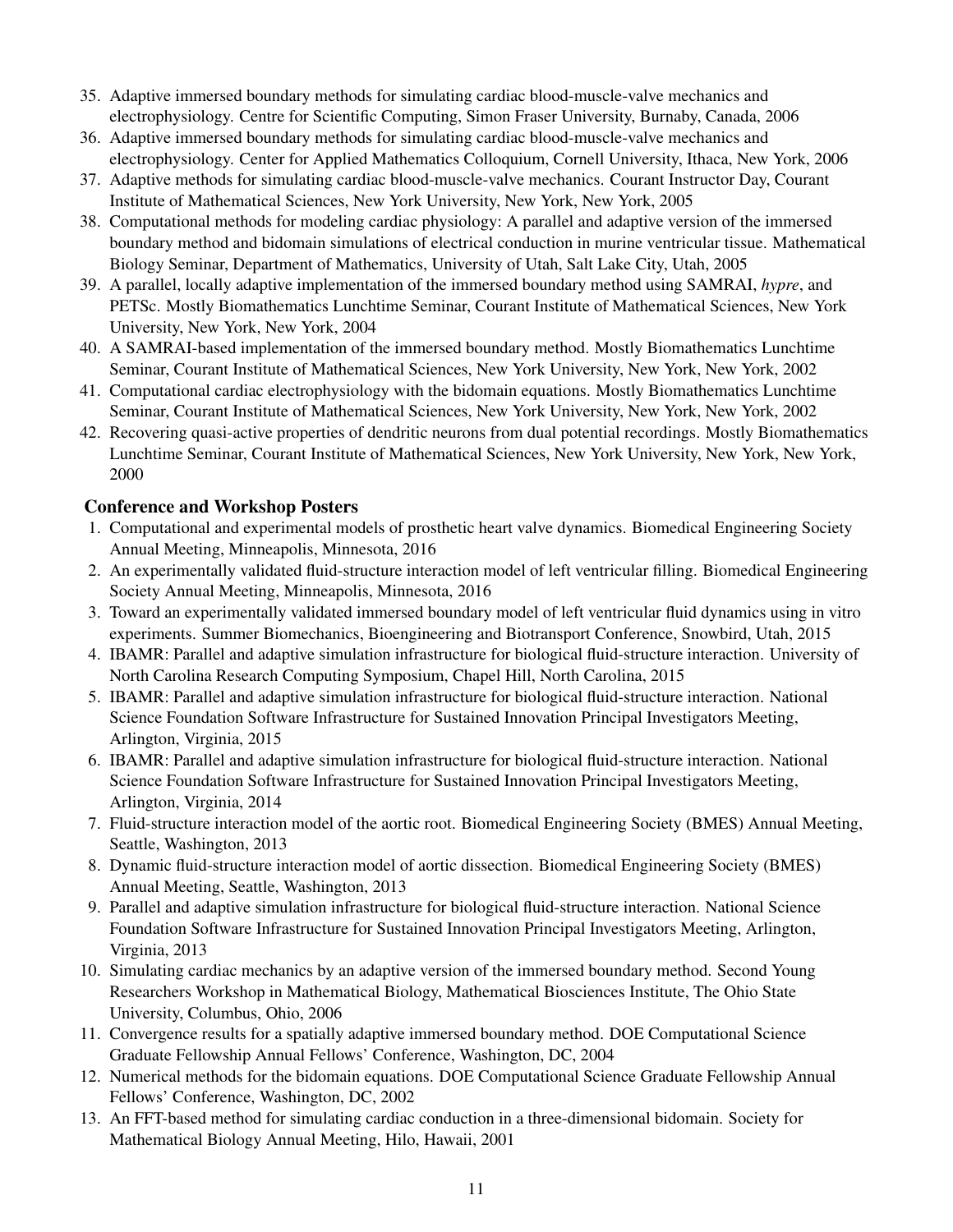## Teaching Record

### Courses taught

(UG=undergraduate, GR=graduate, IS=independent study, CH=credit hour)

University of North Carolina at Chapel Hill

| Fall 2019   | ENVR 661/MATH 661: Scientific Computing I (GR, 3 CH, enrollment: 33)                        |
|-------------|---------------------------------------------------------------------------------------------|
| Spring 2018 | MATH 296: Directed Exploration (UG, 1 CH/student, enrollment: 1)                            |
|             | MATH 547: Linear Algebra for Applications (UG, 3 CH, enrollment: 102)                       |
|             | MATH 692H: Honors Research in Mathematics (UG IS, 3 CH/student, enrollment: 1)              |
|             | MATH 891: Computational and experimental models of prosthetic heart valves (GR, 1 CH,       |
|             | enrollment: 7, co-instructors: P.-Y. Passaggia and J. Vavalle)                              |
| Fall 2017   | ENVR 661/MATH 661: Scientific Computing I (GR, 3 CH, enrollment: 35)                        |
|             | MATH 691H: Honors Research in Mathematics (UG IS, 3 CH/student, enrollment: 1)              |
| Spring 2017 | MATH 692H: Honors Research in Mathematics (UG IS, 3 CH/student, enrollment: 1)              |
| Fall 2016   | MATH 691H: Honors Research in Mathematics (UG IS, 3 CH/student, enrollment: 2)              |
| Spring 2016 | BIOL 890/MATH 891: Neuromechanics (GR, 1 CH, enrollment: 7, lead instructors: L. Miller and |
|             | K. Newhall, role: co-instructor)                                                            |
|             | MATH 290: Directed Exploration (UG IS, 1 CH/student, enrollment: 2)                         |
|             | MATH 383H: First Course in Differential Equations (Honors) (UG, 3 CH, enrollment: 22)       |
| Fall 2015   | ENVR 761/MASC 781/MATH 761: Numerical Partial Differential Equations I (Finite Elements     |
|             | and Fast Iterative Solvers with Applications in Incompressible Fluid Dynamics) (GR, 3 CH,   |
|             | enrollment: 11)                                                                             |
|             | MATH 290: Directed Exploration (UG IS, 1 CH/student, enrollment: 1)                         |
| Spring 2015 | MATH 290: Directed Exploration (UG IS, 1 CH/student, enrollment: 1)                         |
|             | MATH 564: Mathematical Modeling (UG, 3 hours, enrollment: 27)                               |
| Fall 2014   | ENVR 761/MASC 781/MATH 761: Numerical Partial Differential Equations I (Finite Difference,  |
|             | Element, and Volume Methods) (GR, 3 CH, enrollment: 10)                                     |
|             | MATH 920: Seminar and Directed Readings (GR IS, 1 CH/student, enrollment: 1)                |
|             |                                                                                             |

#### New York University

| Spring 2006 | MATH-UA 252: Numerical Analysis (UG, 3 CH) |  |
|-------------|--------------------------------------------|--|
|             |                                            |  |

| Fall 2005<br>MATH-UA 140: Linear Algebra (UG, 3 CH) |
|-----------------------------------------------------|
|-----------------------------------------------------|

#### Postdoctoral advisees

- 1. Saad Qadeer, 2018–present
- 2. David Wells, 2018–present
- 3. Simone Rossi, 2016–present
- 4. Ebrahim M. Kolahoduz, 2015–present
- 5. Charles Puelz, 2017–2018 (first position: Courant Instructor, Courant Institute of Mathematical Sciences, New York University)
- 6. Amneet P. S. Bhalla, 2014–2016 (first position: Postdoctoral Fellow, Applied Numerical Algorithms Group, Lawrence Berkeley National Laboratory; present: Assistant Professor of Mechanical Engineering, San Diego State University)
- 7. Vittoria Flamini, 2011–2014 (first position/present: Industry Assistant Professor of Mechanical and Aerospace Engineering, NYU Tandon School of Engineering)
- 8. Jordan E. Fisher, 2011–2012 (first position: independent software developer; present: Co-founder and CEO, Standard Cognition)
- 9. Paul E. Hand, 2009–2010 (first position: Postdoctoral Fellow, Department of Mathematics, Massachusetts Institute of Technology; present: Assistant Professor of Mathematics and Computer Science, Northeastern University)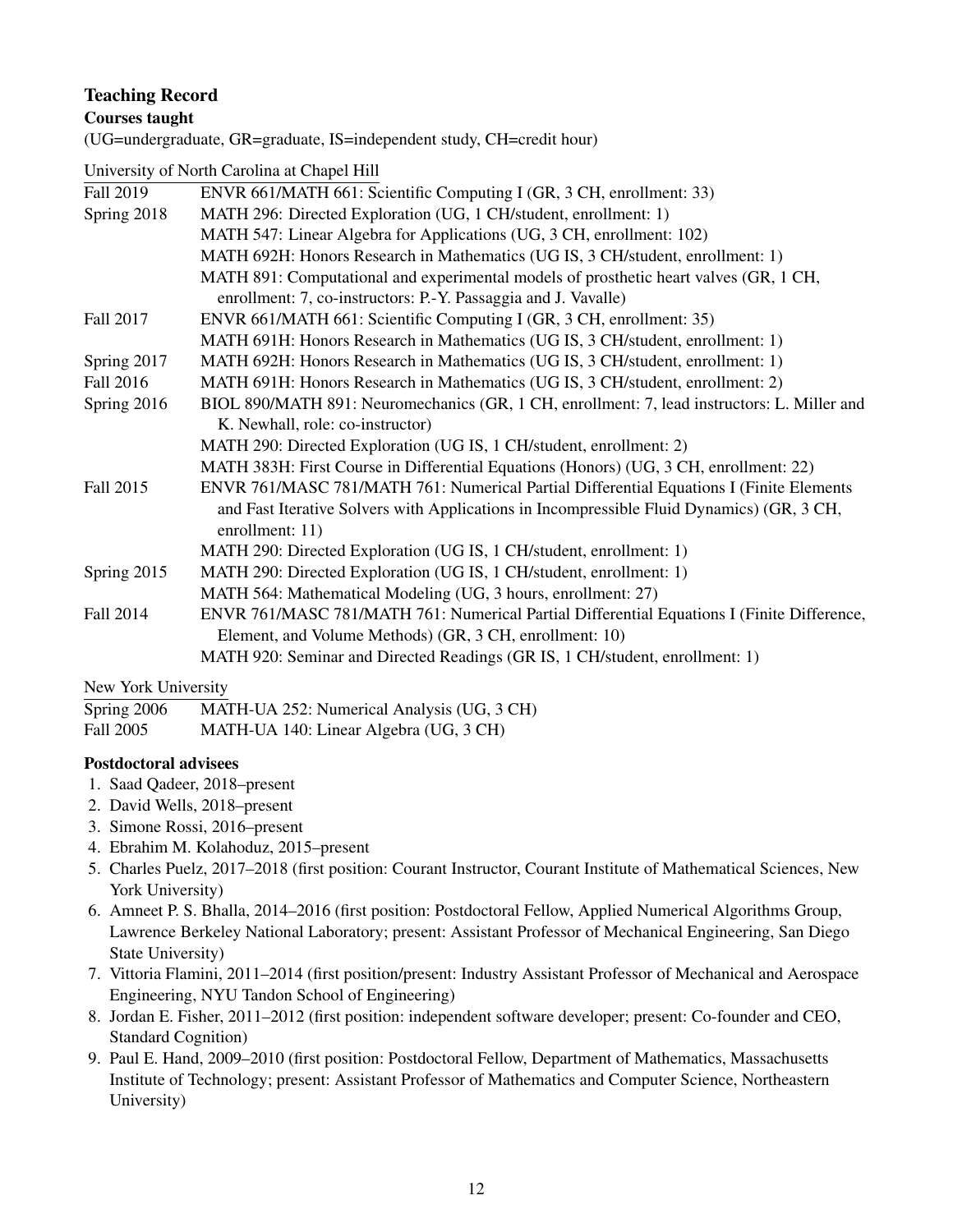### Undergraduate honors thesis advisees

- 1. Elijah DeLee, BS in Mathematics (UNC-Chapel Hill), Spring 2018 (first position: Red Hat)
- 2. Ali Hasan, BS in Mathematics (UNC-Chapel Hill), Spring 2017 (first position: IBM T. J. Watson Research Center; present: PhD student, Department of Biomedical Engineering, Duke University)

### Member of PhD thesis committee

- 1. Alex Kaiser, PhD in Mathematics (NYU; advisor: C. S. Peskin), Fall 2017
- 2. Sean Smith, PhD in Biomedical Engineering (UNC-Chapel Hill and NCSU; advisor: D. A. Zaharoff), Summer 2017
- 3. Nicholas Battista, PhD in Mathematics (UNC-Chapel Hill; advisor: L. A. Miller), Spring 2017
- 4. Caitlin Hult, PhD in Mathematics (UNC-Chapel Hill; advisor: M. G. Forest), Spring 2017
- 5. Isaac Nault, PhD in Mathematics (UNC-Chapel Hill; advisor: S. Mitran), Spring 2017
- 6. Timothy Wessler, PhD in Mathematics (UNC-Chapel Hill; advisor: M. G. Forest), Spring 2017
- 7. Michael Malahe, PhD in Mathematics (UNC-Chapel Hill; advisor: S. Mitran), Summer 2016
- 8. Alexander Hoover, PhD in Mathematics (UNC-Chapel Hill; advisor: L. A. Miller), Summer 2015
- 9. Thomas Fai, PhD in Mathematics (NYU; advisor: C. S. Peskin), Spring 2014
- 10. Amneet Bhalla, PhD in Mechanical Engineering (Northwestern University; advisor: N. A. Patankar), Spring 2013
- 11. Dharshi Devendran, PhD in Mathematics (NYU; advisor: C. S. Peskin), Spring 2012
- 12. Jinguo Zhao, PhD in Mathematics (NYU; advisor: C. S. Peskin), Fall 2011

### Member of Master's thesis committee

1. Duo Zhou, MS in Mathematics and in Computer Science (UNC-Chapel Hill; advisor: J. F. Prins), Spring 2015

### Member of undergraduate honors thesis committee

1. Fuhui Fang, BS in Mathematics (UNC-Chapel Hill; advisor: J. Huang), Spring 2016

## Other students supervised

Graduate students

- 1. Jordan Brown, PhD student, Mathematics (UNC-Chapel Hill), Fall 2018–present
- 2. Robert Hunt† , PhD student, Mathematics (UNC-Chapel Hill), Fall 2017–present
- 3. Charles Talbot, PhD student, Mathematics (UNC-Chapel Hill), Fall 2017–present
- 4. Fuhui Fang‡ , PhD student, Mathematics (UNC-Chapel Hill), Spring 2017–present
- 5. Yanni Lai, PhD student, Mathematics (UNC-Chapel Hill), Fall 2016–present
- 6. Aaron Barrett, PhD student, Mathematics (UNC-Chapel Hill), Fall 2014–present
- 7. Jae Ho Lee, PhD student, Mathematics (UNC-Chapel Hill), Fall 2014–present
- 8. Benjamin Vadala-Roth, PhD student, Mathematics (UNC-Chapel Hill), Fall 2014–present
- 9. Michael Chambers, MD student (UNC School of Medicine), Summer 2017–Summer 2018
- 10. Mohammad Manzari, PhD student, Mathematics (UNC-Chapel Hill), Summer 2015–Spring 2017
- 11. Asif Yeahia, MS student, Mechanical Engineering (Polytechnic Institute of New York University§ ), Summer 2012–Fall 2012

#### Undergraduate students

- 1. Marc Rovener, BS student, Mathematics and Statistics and Analytics (UNC-Chapel Hill), Summer 2018–present
- 2. Raveena Kshatriya, BA student, Computer Science and Mathematics (UNC-Chapel Hill), Summer 2017–Summer 2018
- 3. Elijah DeLee, BS student, Mathematics (UNC-Chapel Hill), Spring 2016–present
- 4. Ali Hasan, BS student, Mathematics (UNC-Chapel Hill), Fall 2015–Spring 2017
- 5. Skyler Jones, BS student, Mathematics and BA student, Communications (UNC-Chapel Hill), Fall 2014–Fall

<sup>†</sup> Jointly advised by R. M. McLaughlin and R. Camassa

<sup>‡</sup> Jointly advised by M. G. Forest

<sup>&</sup>lt;sup>§</sup>Now the NYU Tandon School of Engineering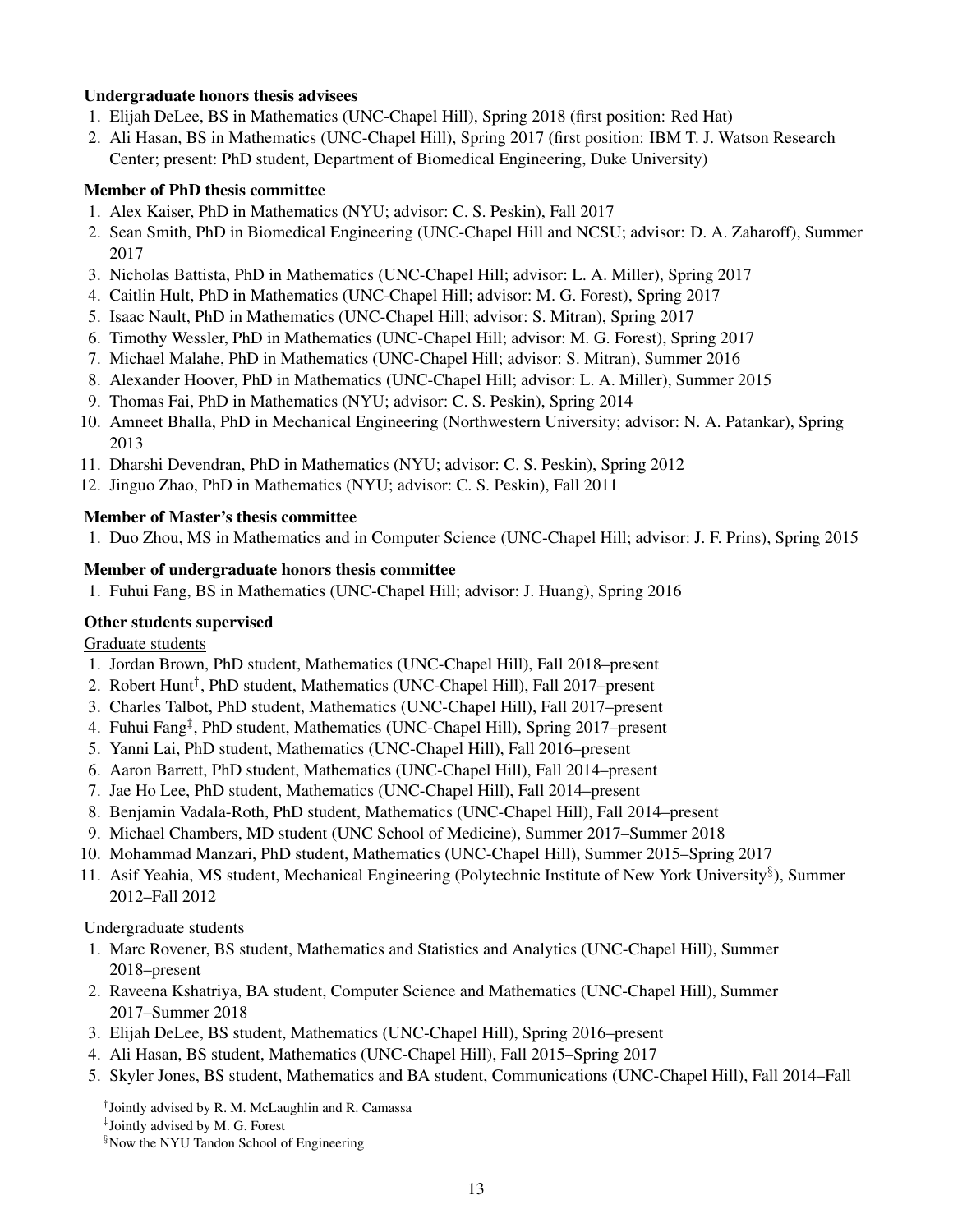2016

- 6. Walter Bartellino, BS student, Mechanical Engineering (Polytechnic Institute of New York University§ ), Summer 2012–Fall 2013
- 7. Weilun Du, BA student, Mathematics and Computer Science (NYU), Summer 2012

# Research Funding

Total research funding as PI: \$8,720,172 Total research funding as PI, Co-PI, or Subaward PI: \$8,997,729 Total consortium research funding as PI, Co-PI, or Subaward PI: \$10,809,503

## Active awards as principal investigator

Title: *NSF/FDA SIR: Patient-specific computational assessment of inferior vena cava filter performance* Sponsor: National Science Foundation (CBET 1757193) Duration: 9/15/2018–8/31/2020 Award amount: \$160,000 (\$139,130 direct costs) PI: Boyce E. Griffith (no sponsored effort)

Title: *Multiscale modeling of clotting risk in atrial fibrillation* Sponsor: National Institutes of Health (U01HL143336) Duration: 8/1/2018–7/31/2023 Award amount: \$2,781,374 (\$2,257,159 direct costs to UNC, including subaward indirect costs) PI: Boyce E. Griffith (sponsored effort: 0.5 summer month/year)

Title: *CAREER: Numerical methods and computational infrastructure for simulating prosthetic heart valve function and dysfunction* Sponsor: National Science Foundation (OAC 1652541) Duration: 8/1/2017–7/31/2022 Award amount: \$500,000 (\$345,777 direct costs) PI: Boyce E. Griffith (sponsored effort: 1 summer month/ year)

Title: *FRG: Collaborative Research: Computational methods for complex fluids: Adaptivity, fluid-structure interaction, and applications in biology* Sponsor: National Science Foundation (DMS 1664645) Duration: 7/1/2017–6/30/2020 Consortium award amount: \$1,200,000; award amount to UNC: \$600,000 (\$404,005 direct costs) PIs: Robert D. Guy (University of California, Davis) and Boyce E. Griffith (UNC) UNC PI: Boyce E. Griffith (sponsored effort: 0.5 summer month/year)

Title: *Collaborative Research: SI2-SSI: Scalable infrastructure for enabling multiscale and multiphysics applications in fluid dynamics, solid mechanics, and fluid-structure interaction* Sponsor: National Science Foundation (OAC 1450327) Duration: 8/1/2015–7/31/2020 Consortium award amount: \$1,700,000; award amount to UNC: \$924,376 (\$696,403 direct costs to UNC, including subaward indirect costs) Summer 2016 REU supplement to UNC (OAC 1640930): \$8000 direct costs (no indirect costs) Summer 2017 REU supplement to UNC (OAC 1744080): \$7680 direct costs (no indirect costs) PIs: Boyce E. Griffith (UNC), Neelesh A. Patankar (Northwestern University), and Matthew G. Knepley (University of Buffalo) UNC PI: Boyce E. Griffith (sponsored effort: 0.75 summer month/year)

Title: *Mathematical modeling and computer simulation of aortic dissection* Sponsor: National Institutes of Health (R01HL117063) Duration: 8/26/2013–4/30/2019 (inactive 7/1/2014–4/30/2015 pending transfer to UNC-Chapel Hill) Award amount: \$2,376,155 (\$1,709,474 direct costs to NYU and UNC, including subaward indirect costs)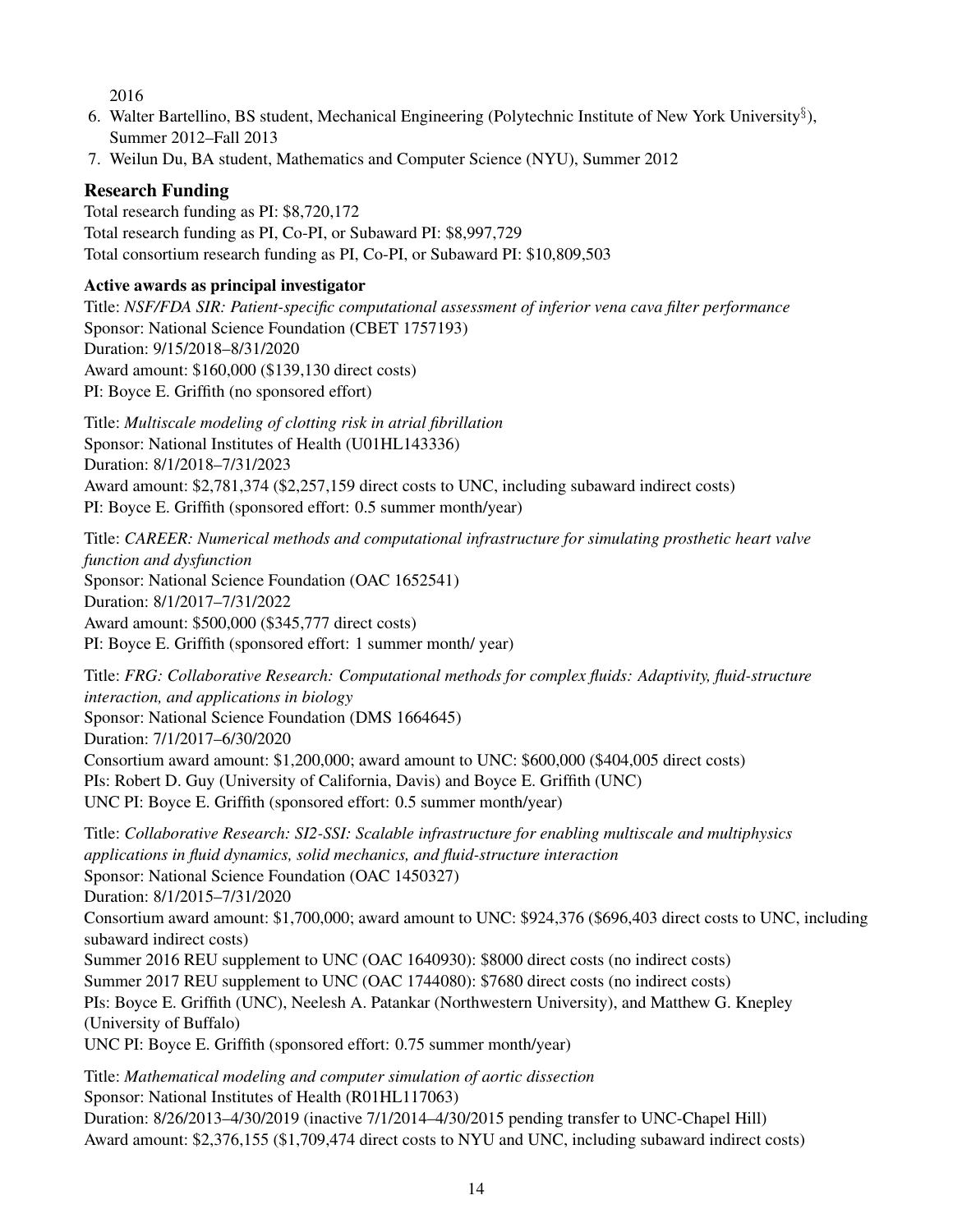PI: Boyce E. Griffith (sponsored effort: 1 summer month/year)

### Completed awards as principal investigator

Title: *Collaborative Research: Understanding bacterial flagellar propulsion* Sponsor: National Science Foundation (DMS 1410873) Duration: 8/1/2014–7/31/2018 Consortium award amount: \$349,999; award amount to UNC: \$149,999 (\$103,228 direct costs) PIS: Sookkyung Lim (University of Cincinnati) and Boyce E. Griffith (UNC) UNC PI: Boyce E. Griffith (sponsored effort: 0.5 summer month/year)

Title: *SI2-SSE: Parallel and adaptive simulation infrastructure for biological fluid-structure interaction* Sponsor: National Science Foundation (OAC 1047734 to NYU School of Medicine, 9/15/2010–9/30/2014; ACI 1460334 to UNC, 7/1/2014–12/31/2015) Duration: 9/15/2010–12/31/2015 Award amount: \$499,996 (\$326,611 direct costs) PI: Boyce E. Griffith (sponsored effort: 0.5 summer month/year)

Title: *Hybrid adaptive numerical methods and computational software for biological fluid-structure interaction* Sponsor: National Science Foundation (DMS 1016554 to NYU School of Medicine, 9/1/2010–9/30/2014; DMS 1460368 to UNC, 7/1/2014–8/31/2015) Duration: 9/1/2010–8/31/2015 Award amount: \$299,992 (\$177,510 direct costs) PI: Boyce E. Griffith (sponsored effort: 1.5 summer month/year)

Title: *Mathematical modeling and computer simulation of the aortic valve in health and disease* Sponsor: American Heart Association (Scientist Development Grant 10SDG4320049) Duration: 7/1/2010–6/30/2014 Award amount: \$308,000 (\$280,000 direct costs) PI: Boyce E. Griffith (sponsored effort: 4.2 months/year)

Title: *Coupled computational models of the His-Purkinje network and the ventricular myocardium* Sponsor: New York University Whitehead Fellowship for Junior Faculty in Biomedical and Biological Sciences Duration: 9/1/2009–8/31/2010 Award amount: \$24,600 (no indirect costs) PI: Boyce E. Griffith (no sponsored effort)

Title: *Adaptive and parallel simulations of cardiac fluid dynamics and electrophysiology by the immersed boundary method* Sponsor: National Science Foundation TeraGrid (MRAC Allocation IBN060008) Duration: 8/1/2006–3/31/2008; renewed 4/1/2008–3/31/2009

Award amount: 200,000 SUs on the Cray XT3 (bigben) at the Pittsburgh Supercomputing Center PI: Boyce E. Griffith (no sponsored effort)

Title: *Multiphysics and multiscale modeling and simulation of cardiac electrophysiology and mechanics* Sponsor: American Heart Association (Postdoctoral Fellowship 0626001T) Duration: 7/1/2006–6/30/2008 Award amount: \$80,000 direct costs (no indirect costs) PI: Boyce E. Griffith sponsored effort: 12 months/year)

## Other completed awards

Title: *UNS: Collaborative Research: Role of bristled wings for flying and swimming at low Reynolds numbers* Sponsor: National Science Foundation (CBET 1511427) Duration: 7/1/2015–6/30/2018 Consortium award amount: \$449,775; award amount to UNC: \$213,625 (\$146,761 direct costs)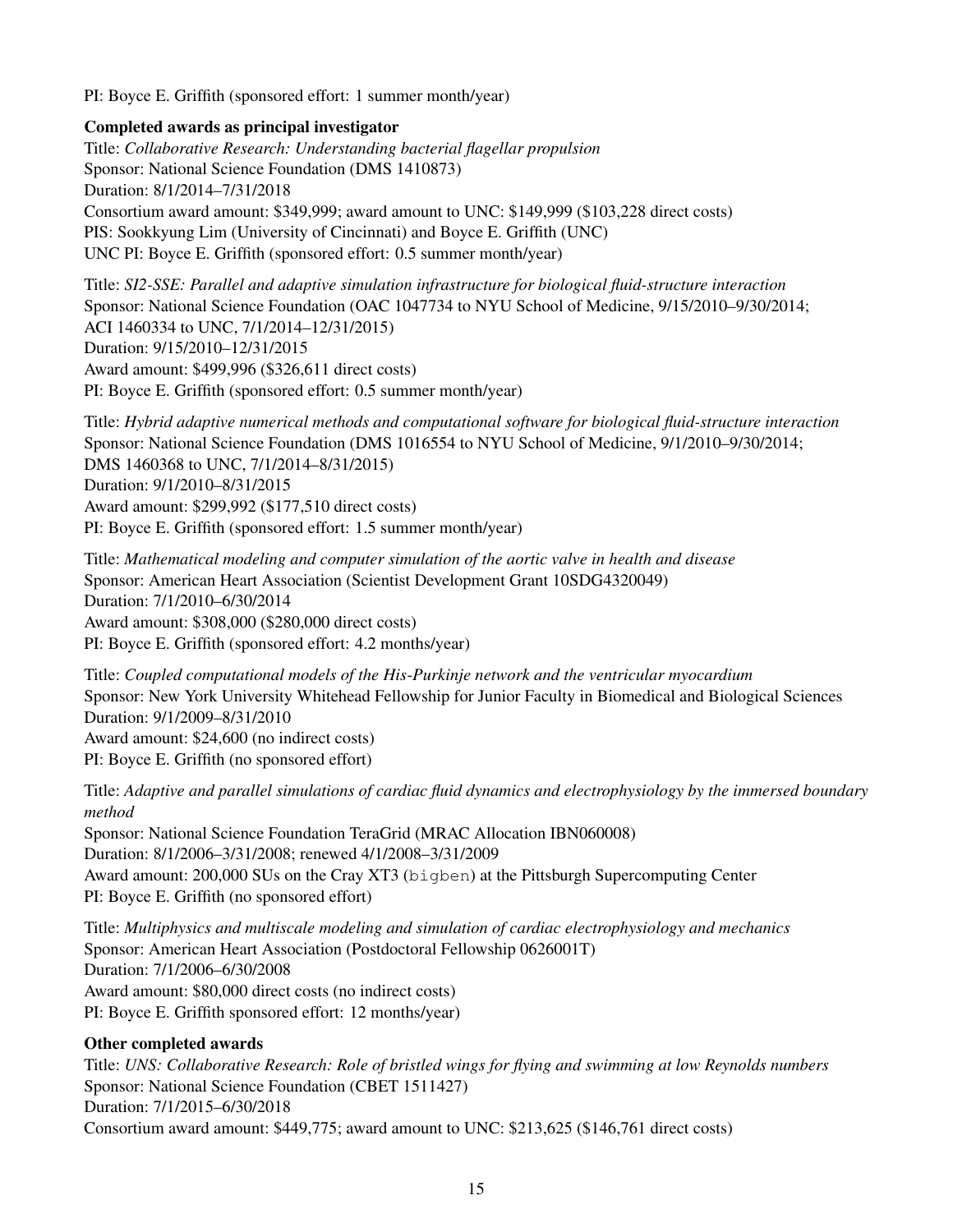PIs: Arvind Santhanakrishnan (Oklahoma State University) and Laura A. Miller (UNC) Role: Co-PI (sponsored effort: 0.25 summer month/year)

Title: *Systems Biology Center New York*

Sponsor: National Institutes of Health (P50GM071558) Duration of UNC Subaward: 9/1/2014–8/31/2015 Award amount to UNC: \$63,932 (\$45,000 direct costs) Lead PI: Ravi Iyengar (Ichan School of Medicine at Mt. Sinai) UNC Subaward PI: Boyce E. Griffith (sponsored effort: 1 summer month/year)

# Professional Service

## Development of research tools / computation methodologies and algorithms for problem-solving

*IBAMR: An adaptive and distributed-memory parallel implementation of the immersed boundary method* IBAMR is an open-source software tool available from https://ibamr.github.io. It has been used as key computational technology in a number of ongoing and completed projects at UNC and other institutions, including Chung-Ang University, Cornell College, ETH Zurich, Montana State University, New York University, ¨ Northwestern University, Oklahoma State University, Rice University, San Diego State University, Simon Fraser University, Temple University, Trinity University, Tufts University, Tulane University, University of Cincinnati, University of Glasgow, University of California, Davis, and University of Utah. These projects are or have been supported in the U.S. by the American Heart Association, Air Force Office of Scientific Research, Army Research Office, Burroughs Wellcome Fund, Department of Energy, National Institutes of Health, and National Science Foundation, and in the U.K. by the British Heart Foundation, Engineering and Physical Sciences Research Council (EPSRC), Leverhulme Trust, and Medical Research Scotland. IBAMR is also now being actively used by researchers at the U.S. FDA to simulate cardiovascular medical devices. As of Fall 2018, there have been at least 68 peer-reviewed journal articles and book chapters on research that uses IBAMR along with at least 14 PhD theses and three undergraduate theses and many conference abstracts. Details are available at https://ibamr.github.io/publications.

## Service to the scientific and engineering community

Editorial board: International Journal of Applied Mechanics (2009–2014)

## Guest editor: PLOS Computational Biology (2013)

Journal reviewer: Advances in Engineering Software; Advances in Mechanical Engineering; American Journal of Physiology-Heart and Circulatory Physiology; Annals of Biomedical Engineering; Applied Mathematical Modelling; Applied Mathematics Letters; Arteriosclerosis, Thrombosis, and Vascular Biology; Biomechanics and Modelling in Mechanobiology; Biotechnology and Bioengineering; Bulletin of Mathematical Biology; Cardiovascular Engineering and Technology; Chaos; Communications in Applied Mathematics and Computational Science; Communications in Computational Physics; Computational Science & Discovery; Computer Methods in Applied Mechanics and Engineering; Computer Methods in Biomechanics and Biomedical Engineering; Computers & Fluids; Computers & Structures; Discrete and Continuous Dynamical Systems - Series B; Fluid Dynamics Research; Frontiers in Physiology; IEEE Transactions on Biomedical Engineering; Integrative and Comparative Biology; International Journal for Numerical Methods in Biomedical Engineering; International Journal of Numerical Methods in Fluids; Journal of Biological Rhythms; Journal of Biological Systems; Journal of Biomechanical Engineering; Journal of Cardiovascular Magnetic Resonance; Journal of Computational and Applied Mathematics; Journal of Computational Mathematics; Journal of Computational Physics; Journal of Engineering in Medicine; Journal of Fluid Mechanics; Journal of Fluids Engineering; Journal of Fluids and Structures; Journal of Mathematical Biology; Journal of Microscopy; Journal of the Mechanical Behavior of Biomedical Materials; Mathematical Biosciences; Medical & Biological Engineering & Computing; Medical Imaging Analysis; Multiscale Modeling and Simulation; Proceedings of the National Academy of Sciences; PLOS ONE; SIAM Journal on Applied Mathematics; SIAM Journal on Scientific Computing; Simulation

Grant reviewer: Department of Energy (including ad hoc review for the DOE Leadership Computing *INCITE*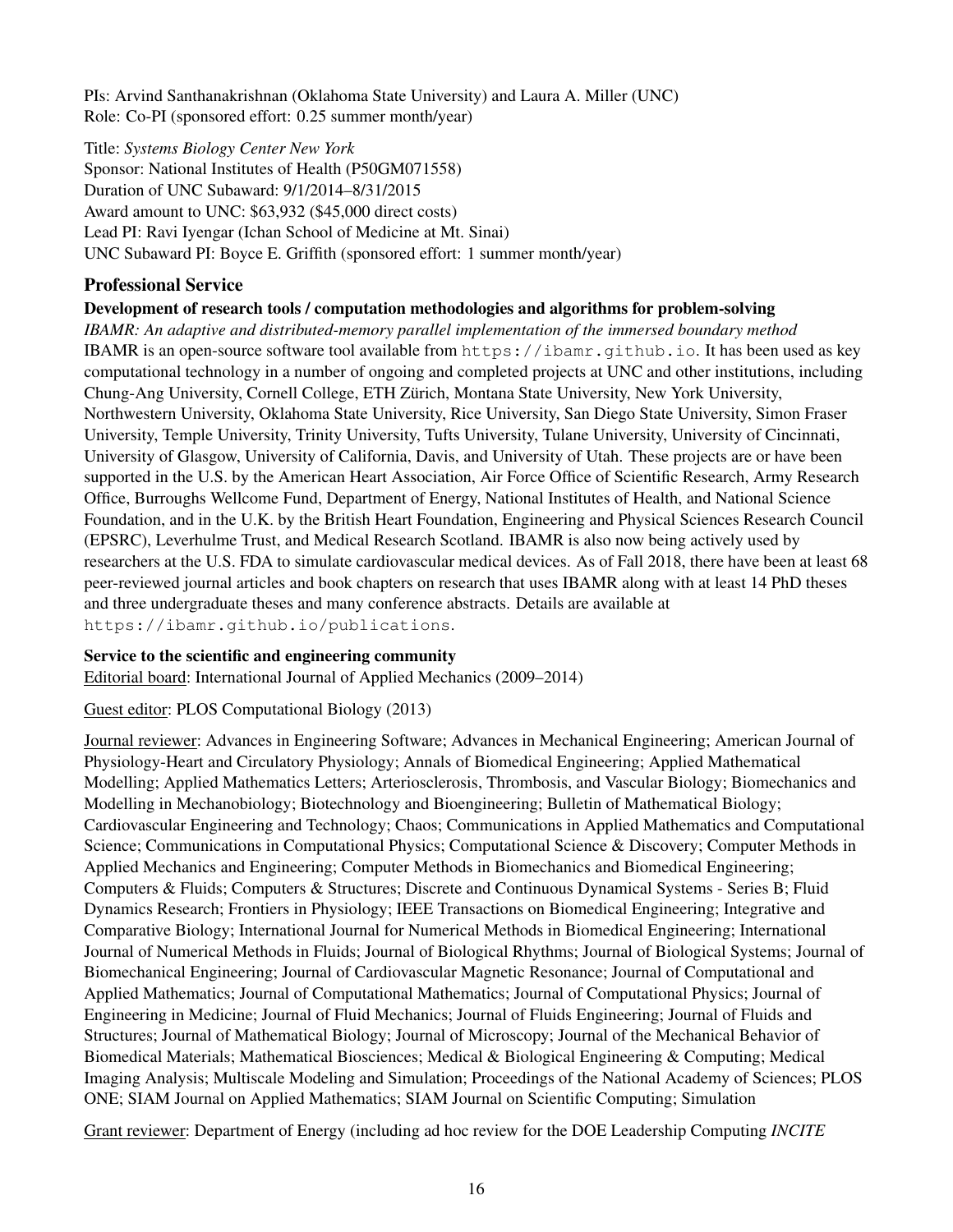Program); National Institutes of Health (including ad hoc review for the *Atherosclerosis and Inflammation of the Cardiovascular System (AICS)*, *Biomedical Computing and Health Informatics (BCHI)*, and *Modeling and Analysis of Biological Systems (MABS)* study sections along with various special emphasis panels, including for the *Multiscale Modeling* program); National Science Foundation; Natural Sciences and Engineering Research Council of Canada; Research Councils United Kingdom (Biotechnology and Biological Sciences and National Centre for the Replacement, Refinement and Reduction of Animals in Research); Swiss National Supercomputing Centre

Conference/workshop organizing committee: *Sixth International Conference on Computational and Mathematical Biomedical Engineering*, Sendai City, Japan, 2019; *Fifth International Conference on Computational and Mathematical Biomedical Engineering*, Pittsburgh, Pennsylvania, 2017; *SIAM Conference on the Life Sciences*, Boston, Massachusetts, 2016; *Fourth International Conference on Computational and Mathematical Biomedical Engineering*, Cachan, France, 2015; *Second Glasgow Workshop on Soft Tissue Modelling*, Glasgow, Scotland, UK, 2015; *Mathematics Guiding Bioartificial Heart Valve Design*, Mathematical Biosciences Institute, The Ohio State University, Columbus, Ohio, 2013; Joint EUROMECH/ERCOFTAC Colloquium 549 on *Immersed Boundary Methods: Current Status and Future Research Directions*, Leiden, The Netherlands, 2013

Conference/workshop session organizer: *Fluid-structure interactions in medicine and biology: Modeling, analysis,* and experiments (with Sookkyung Lim), 12<sup>th</sup> Biannual Conference on Dynamical Systems, Differential Equations and Applications, Taipei, Taiwan 2018; *Computational soft tissue cardiac mechanics* (with Xiaoyu Luo, David Nordsletten, Ray Ogden, and Gerhard Holzapfel), Sixth European Conference on Computational Mechanics / Seventh European Conference on Computational Fluid Dynamics, Glasgow, Scotland, 2018; *Modeling of arteries in health and disease* (with Sae-Il Murtada, Stephane Avril, Shigeo Wada, and Gerhard Holzapfel), 12th World Congress on Computational Mechanics, Seoul, South Korea, 2016; *Celebrating Charles S. Peskin's 70th Birthday: The immersed boundary method and its extensions* (a total of six sessions, co-organized with Samuel Isaacson and Sookkyung Lim), SIAM Conference on the Life Sciences, Boston, Massachusetts, 2016; *Computational modeling and simulation of the cardiovascular system* (with Daniel Balzani, Gerhard Holzapfel, William Klug, and Alison Marsden), 13th U.S. National Congress on Computational Mechanics, San Diego, California, 2015; *The immersed boundary method as a framework for multiphysics and multiscale simulation: numerical methods and applications* (with Charles Peskin), Seventh M.I.T. Conference on Computational Fluid and Solid Mechanics, Cambridge, Massachusetts, 2013; *Recent advances in immersed boundary methods* (with Robert Guy), SIAM Conference on Computational Science and Engineering, Boston, Massachusetts, 2013; *Cardiac fluid dynamics and electromechanics* (with Laura Miller), SIAM Conference on the Life Sciences, San Diego, California, 2012; *Recent advances in implicit immersed boundary and related methods* (with Robert Guy), SIAM Annual Meeting, Pittsburgh, Pennsylvania, 2010

Other conference/workshop organization: *48th International Conference on Parallel Processing (ICPP 2019)*, Program Committee (Applications Track), Kyoto, Japan, 2019; *SC18: The International Conference for High Performance Computing, Networking, Storage and Analysis*, Experiencing HPC for Undergraduates Committee, Dallas, Texas, 2018; *SC17: The International Conference for High Performance Computing, Networking, Storage and Analysis*, Technical Papers Program Committee (Applications), Denver, Colorado, 2017; *SC16: The International Conference for High Performance Computing, Networking, Storage and Analysis*, Technical Papers Program Committee (Applications), Salt Lake City, Utah, 2016

Service at the University of North Carolina at Chapel Hill (2014–present)

University committee assignments and other service

| 2018–present    | Member, SAMSI Vision Development Committee, College of Arts and Sciences                   |
|-----------------|--------------------------------------------------------------------------------------------|
| $2017$ -present | Member, Executive Advisory Committee, Undergraduate Major in Neuroscience, College of Arts |
|                 | and Sciences                                                                               |
| $2016$ -present | Member, Research Computing Advisory Committee, UNC Information Technology Services         |
| 2016, 2017      | Member, Summer Graduate Student Fellowship Review Committee, The Graduate School           |
|                 | Departmental committee assignments and other service                                       |

2018–present Member, Junior Faculty Hiring Committee, Department of Applied Physical Sciences